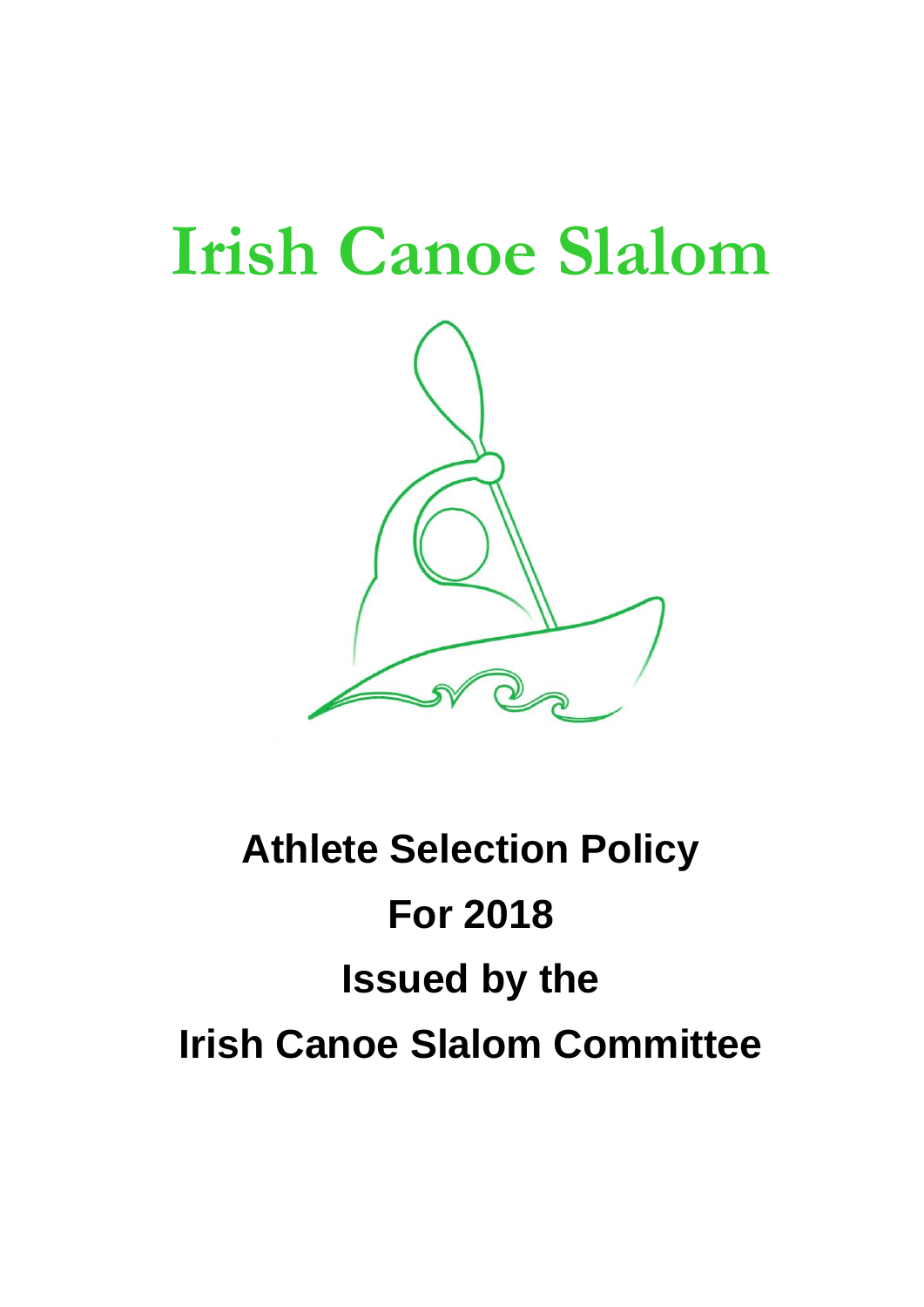# Table of Contents

| 1<br>1.1<br>1.2<br>1.3<br>1.4                                       |                                                                                                                                                                                                                                                                          |  |
|---------------------------------------------------------------------|--------------------------------------------------------------------------------------------------------------------------------------------------------------------------------------------------------------------------------------------------------------------------|--|
| $\mathbf{2}$<br>2.1<br>2.2<br>2.3                                   |                                                                                                                                                                                                                                                                          |  |
| 3                                                                   |                                                                                                                                                                                                                                                                          |  |
| $\overline{\mathbf{4}}$<br>4.1<br>4.1.1<br>4.1.2<br>4.2<br>4.3      |                                                                                                                                                                                                                                                                          |  |
| 5<br>5.1<br>5.2<br>5.2.1<br>5.2.2<br>5.2.3<br>5.3<br>5.3.1<br>5.3.2 |                                                                                                                                                                                                                                                                          |  |
| 6<br>6.1<br>6.1.1<br>6.1.2<br>6.1.3<br>6.2<br>6.3<br>6.3.1<br>6.3.2 | Changes to the published arrangements for domestic races14<br>Enquiries or Protests concerning Selection Race Results 15<br>Enquiries or protests concerning Domestic Race results 15<br>Enquiries or protests concerning the results of International Selection Races15 |  |
| $\overline{7}$<br>7.1<br>7.2                                        |                                                                                                                                                                                                                                                                          |  |
| 8<br>8.1<br>8.2<br>8.3<br>8.4                                       |                                                                                                                                                                                                                                                                          |  |
| 9<br>9.1                                                            |                                                                                                                                                                                                                                                                          |  |
| 10<br>10.1                                                          |                                                                                                                                                                                                                                                                          |  |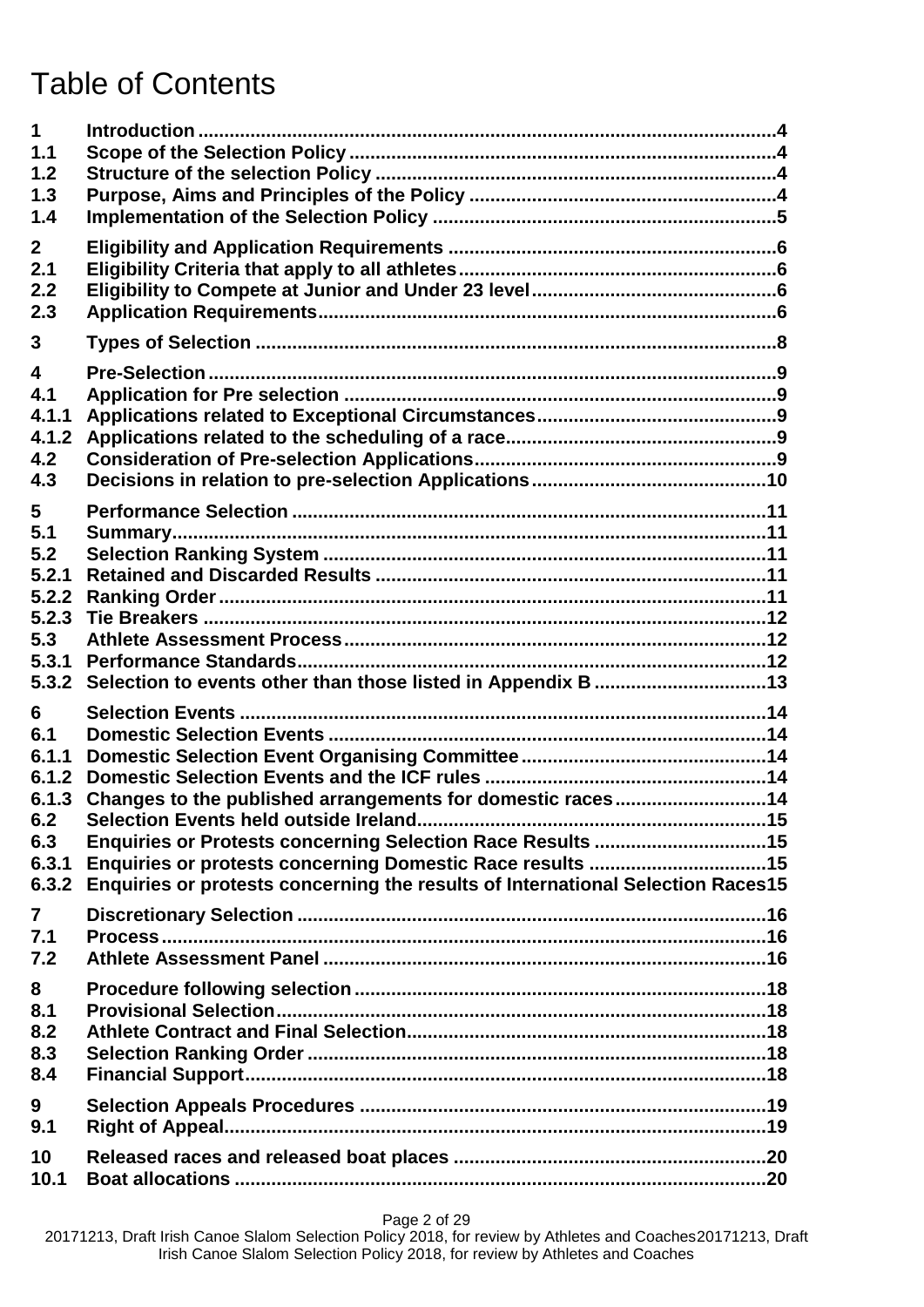| Appendix A, Information Bulletin regarding performance selection, on the basis of<br>the results in two races, to the Senior, Under 23, and Junior teams that will |  |
|--------------------------------------------------------------------------------------------------------------------------------------------------------------------|--|
|                                                                                                                                                                    |  |
|                                                                                                                                                                    |  |
|                                                                                                                                                                    |  |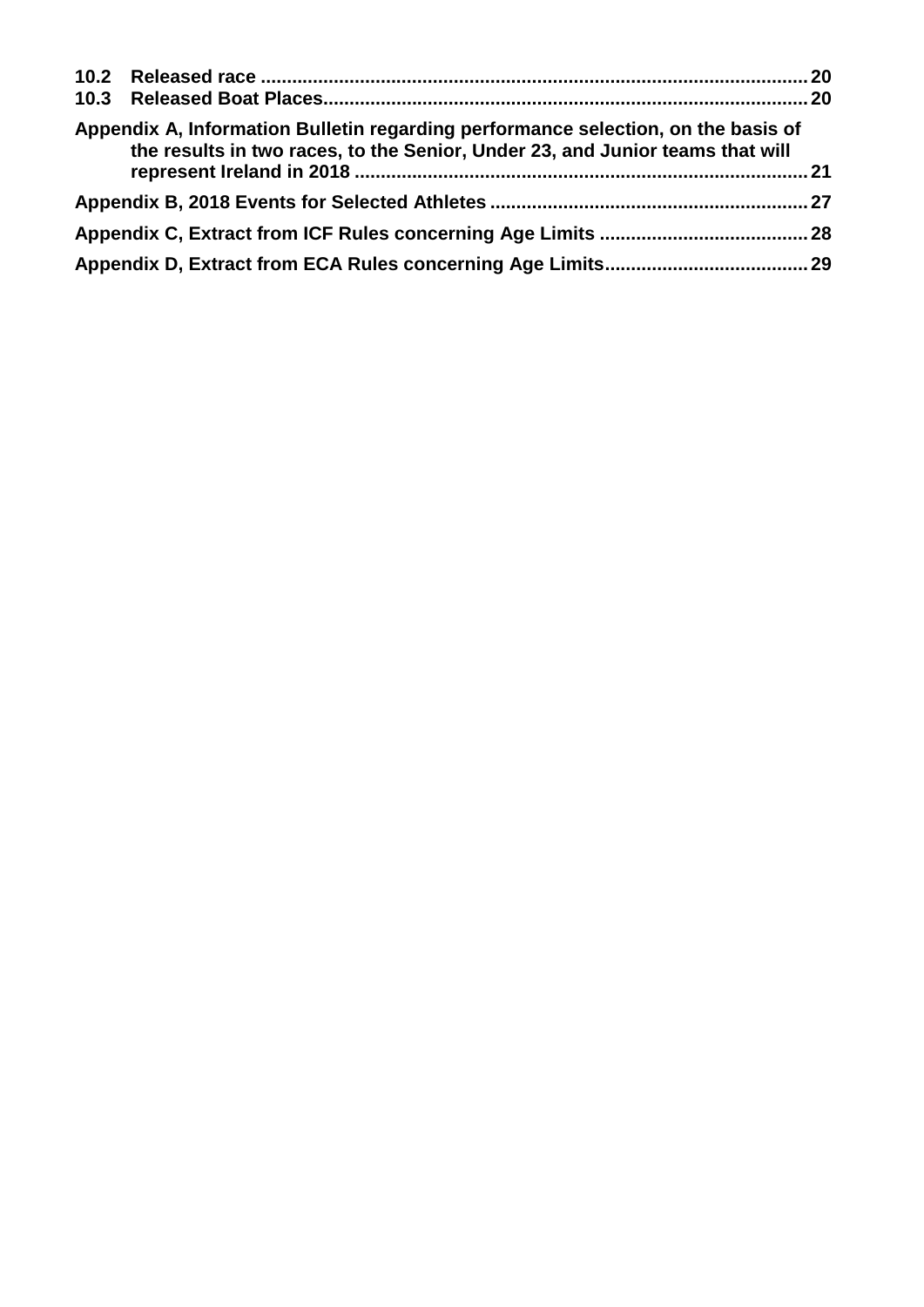### <span id="page-3-0"></span>**1 Introduction**

#### <span id="page-3-1"></span>**1.1 Scope of the Selection Policy**

The 2018 Selection Policy for Canoe Slalom (hereinafter referred to as the "2018 Selection Policy") outlines criteria and eligibility conditions relevant to the selection of athletes to be members of the Senior, Under 23, and Junior Teams that will represent Ireland at slalom events during the 2018 season in the K1M, K1W, C1M and C1W classes. It is not anticipated that Ireland will enter the C2 class in 2018 but if any suitably qualified athletes advise the committee, during the period provided for the review of this document, that they intend to seek selection in C2, the committee will provide a performance standard at that stage.

Achievement of these criteria confers provisional selection on an athlete. Final selection and membership of the Irish Canoe Slalom Team for each specific season will commence when the athlete Contract, signed by the athlete, is received by Canoeing Ireland after the selection process. Athletes will remain selected for the races defined in Appendix B within the terms of the athlete Contract until the final race event of the season is complete.

The policy is prepared by the Irish Canoe Slalom Committee, which is a technical committee affiliated to Canoeing Ireland. Throughout this document the term "Slalom Committee" should be interpreted as referring to the Irish Canoe Slalom Committee.

The 2018 Selection Policy applies to 2018 season only. Previous selection policies will have no bearing on the 2018 Selection Policy and cannot be used as a basis upon which an appeal or otherwise can be made in relation to athlete selection for 2018.

#### <span id="page-3-2"></span>**1.2 Structure of the selection Policy**

The policy is structured so that

- 1. The selection process is described in the main body of the document
- 2. Specific information relating to the selection of Senior, Under 23, and Junior teams for the 2018 season is detailed in Appendix A

#### <span id="page-3-3"></span>**1.3 Purpose, Aims and Principles of the Policy**

The primary purpose of the selection policy is to select the best possible athletes of a suitable standard to represent Ireland at International events in 2018.

The long term aims of the policy are to

1. Identify athletes with the capacity to represent Ireland in the future at all levels.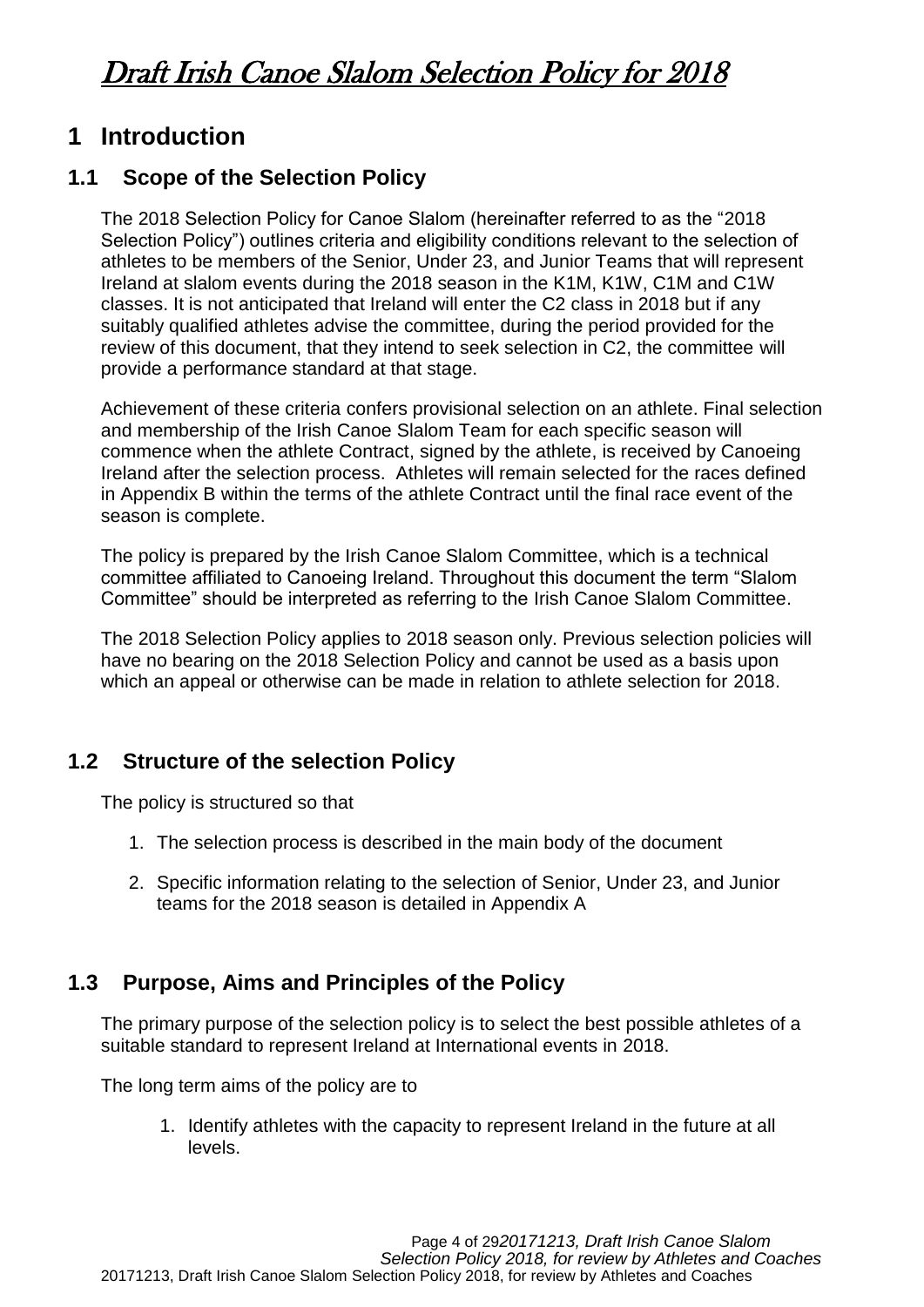2. Support the development of athletes in all racing classes by providing a target to aim for and an objective test of their ability.

The principles used to meet these aims include:

1. Objectivity:

The Team will be selected using objective criteria based on clear parameters

2. Transparency:

The selection method will be easily interpreted and published prior to each season

#### <span id="page-4-0"></span>**1.4 Implementation of the Selection Policy**

The policy will be binding on all athletes seeking selection and on the Slalom Committee who will implement the selection process in line with this policy.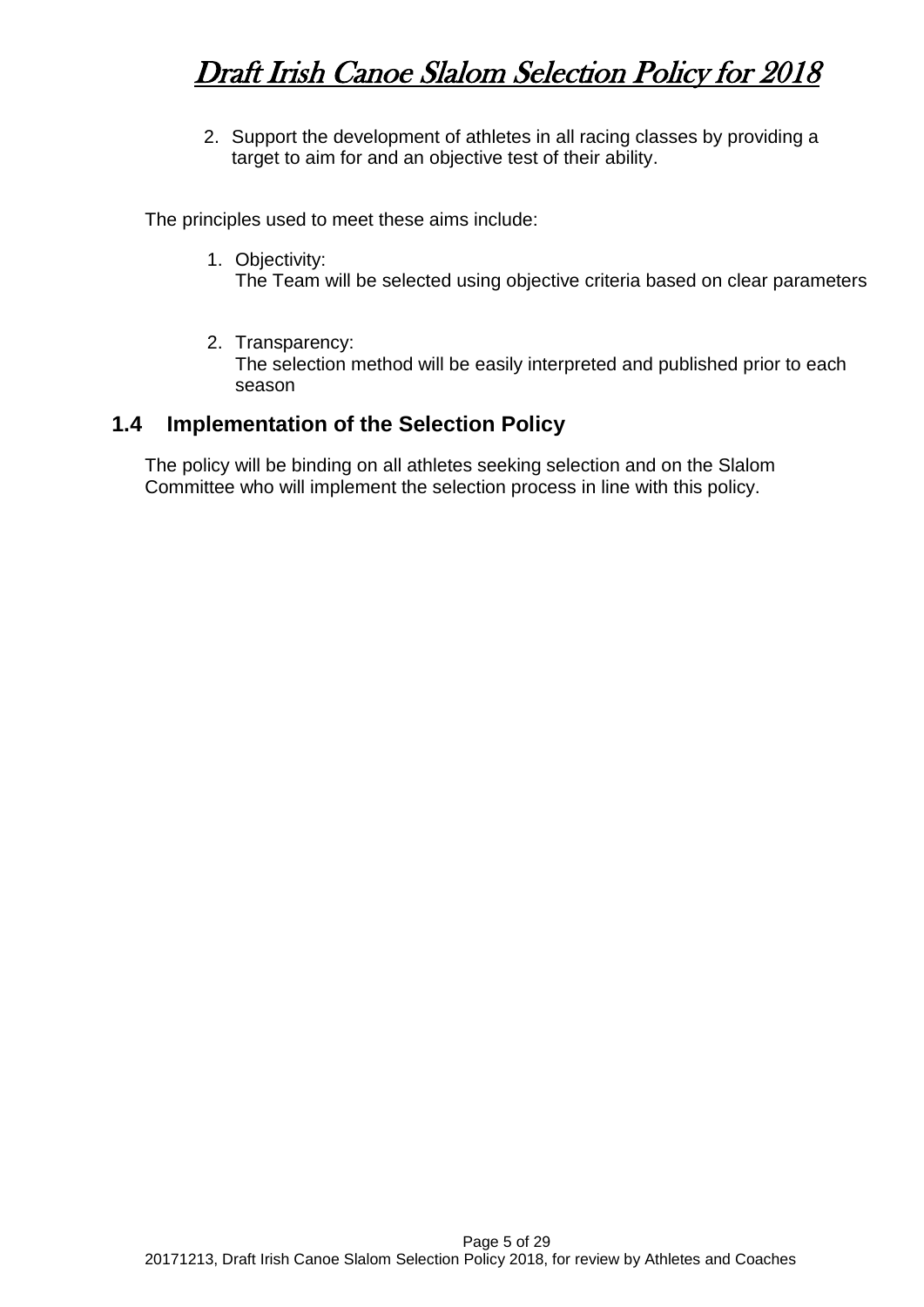### <span id="page-5-0"></span>**2 Eligibility and Application Requirements**

#### <span id="page-5-1"></span>**2.1 Eligibility Criteria that apply to all athletes**

In order to be eligible for selection, all athletes applying for selection must;

- a) Show proof that they hold an Irish passport, or a U.K. passport that shows the holder's birthplace to be in Northern Ireland AND
- b) Be a current registered member of Canoeing Ireland who is eligible to represent Ireland at ICF Canoe Slalom Events in accordance with ICF Rules AND
- c) Not have competed in any international canoe slalom event, other than for Ireland, in the previous 3 years.

#### **2.2 Eligibility to Compete at Junior and Under 23 level**

<span id="page-5-2"></span>As stated in ICF rule 3.4," The first year a competitor can compete in an ICF or International competition is the year that their 15th birthday falls in. The last year they can compete in a Junior category is the year that their 18th birthday falls in. The last year he/she can compete in Under 23 category is the year that their 23rd birthday falls in."

For more details concerning the eligibility to compete at Junior and Under 23 level, please refer to appendices C and D

Appendix C provides an extract of the ICF (International Canoe Federation) rules concerning Junior and Under 23 Eligibility

Appendix D provides an extract of those ECA (European Canoe Association) rules that differ from their ICF counterparts.

Juniors may seek selection at Junior, Under 23, and Senior level.

Under 23 athletes may seek selection at both Under 23 and senior level.

#### <span id="page-5-3"></span>**2.3 Application Requirements**

All Applicants should:

- 1. Download the Application Form that will be available on [www.canoe.ie/slalom](http://www.canoe.ie/slalom)
- 2. Complete all sections of the form and Email the completed form to [irishcanoeslalomsecretary@gmail.com,](mailto:irishcanoeslalomsecretary@gmail.com) before the due dates shown in Appendix A.
- 3. Print and sign a hard copy of the application form. Then post or otherwise deliver the signed form to the offices of Canoeing Ireland so that it is received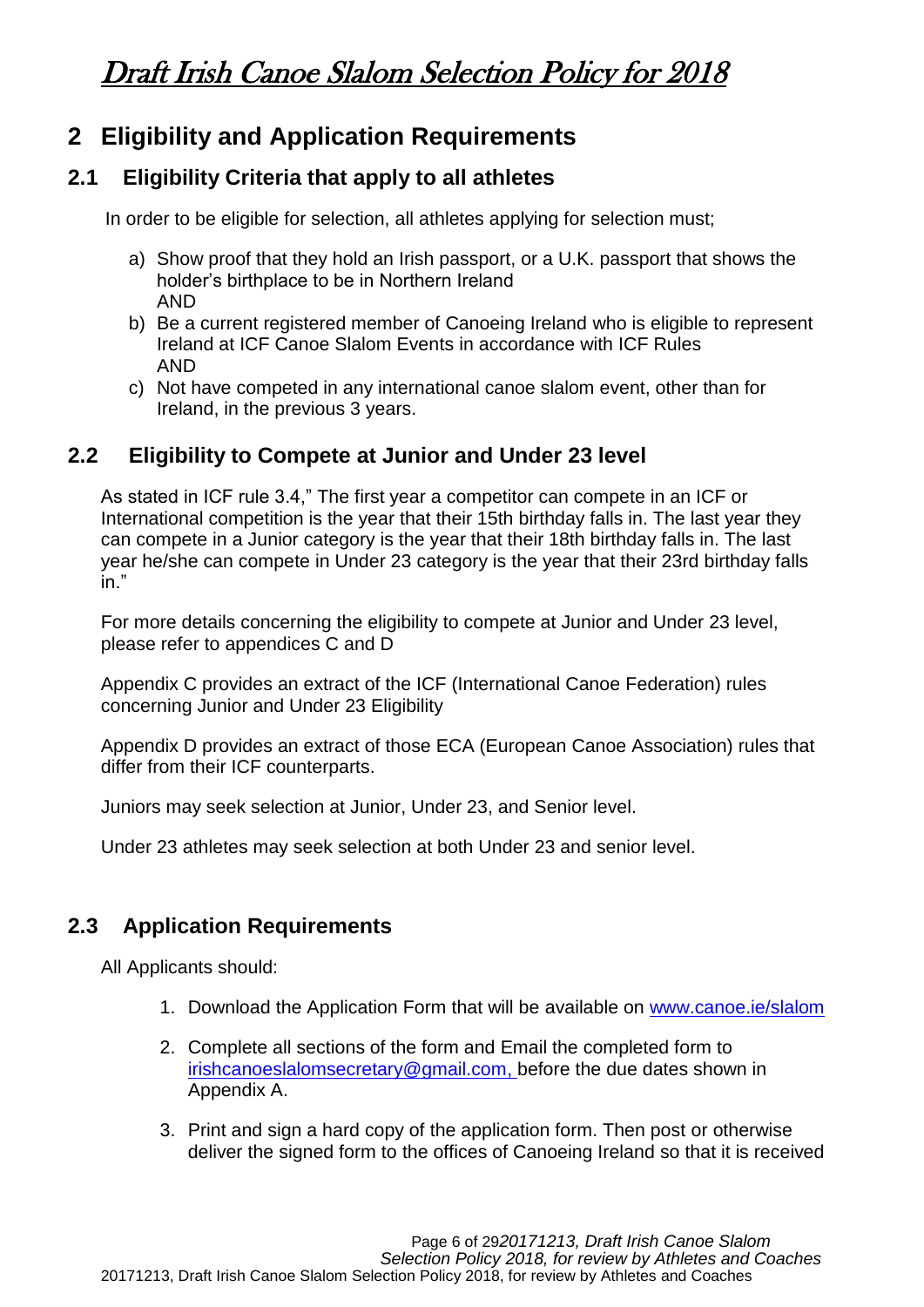before close of business on the due date shown in Appendix A.

4. Maintain the conditions and terms detailed in the 2018 Selection Policy;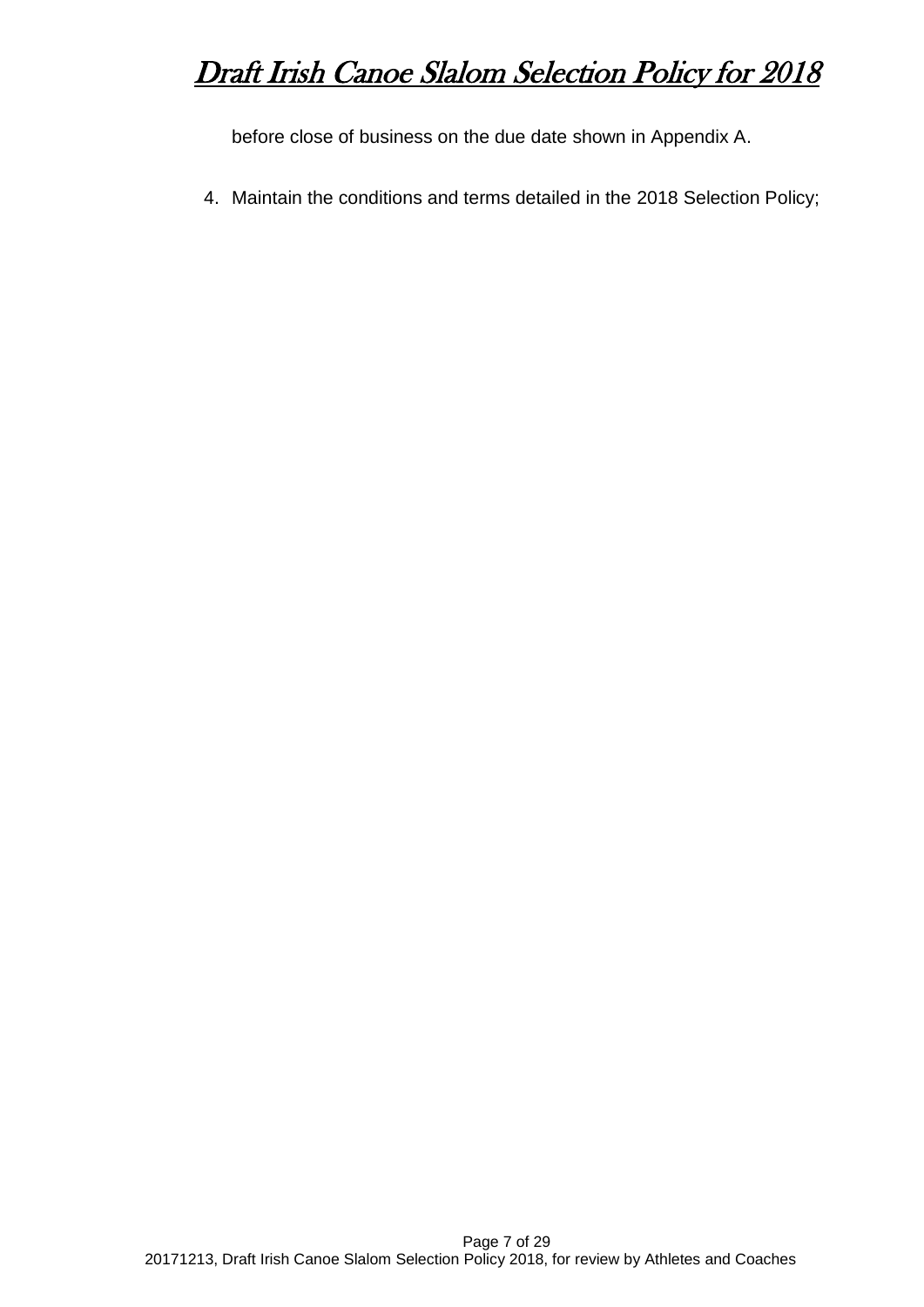### <span id="page-7-0"></span>**3 Types of Selection**

Athletes may be selected by the following methods:

- 1. Pre-selection
- 2. Performance Selection
	- OR
- 3. Discretionary Selection by the Slalom Committee

Regardless of how an athlete achieves selection, continued selection will always be conditional upon an athlete meeting and maintaining the Athlete Eligibility Criteria, outlined above, and by that athlete signing and complying with the terms and conditions contained in the Athlete Contract.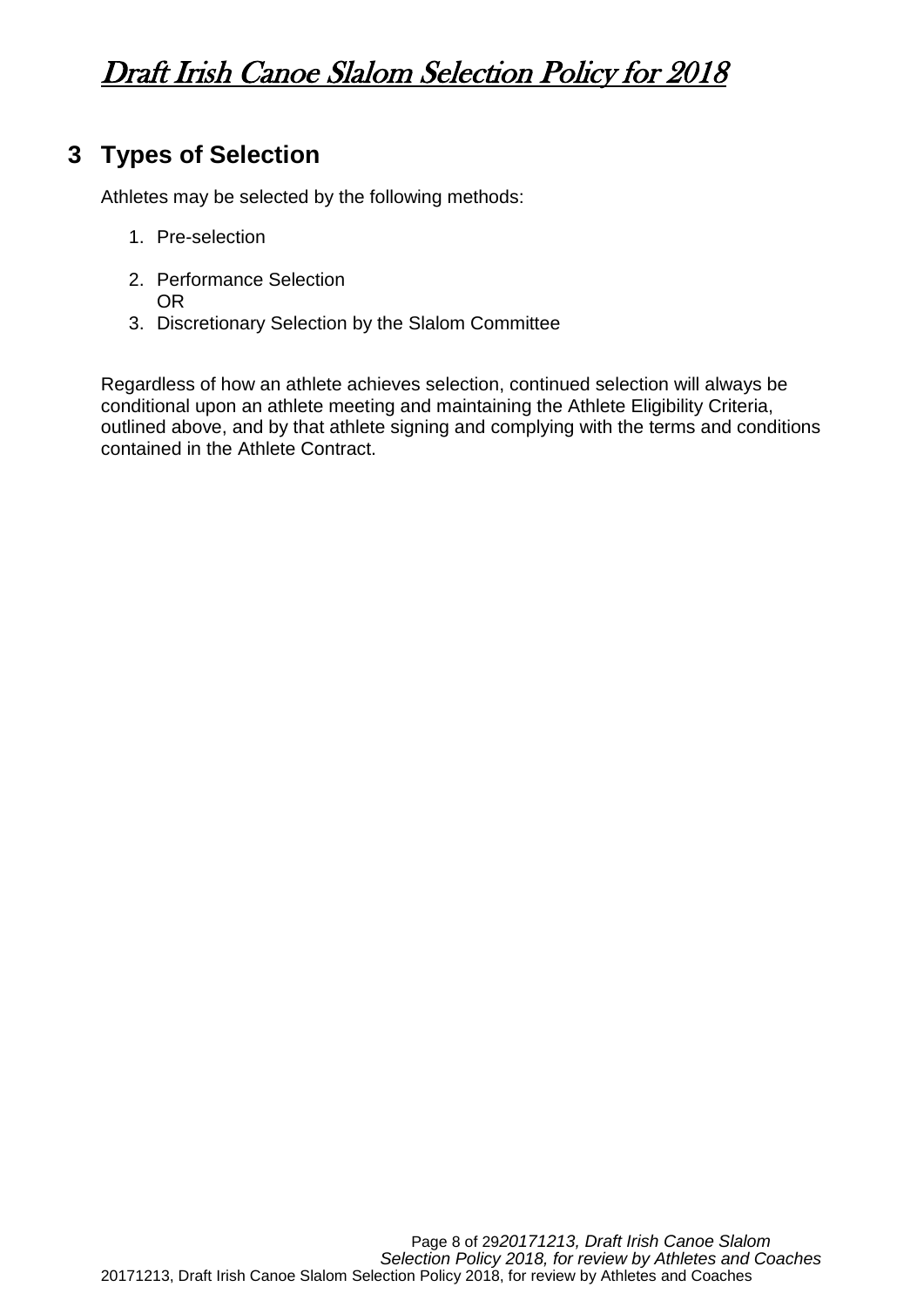### <span id="page-8-0"></span>**4 Pre-Selection**

Before the Selection Events take place, athletes may be pre-selected, either for the season or for particular events, on the basis of exceptional circumstances such as illness or injury to an athlete or on the basis that a race, in which the athletes wishes to compete, is scheduled too close to the date of the proposed Selection Events to allow them wait until then before making plans to compete.

#### <span id="page-8-1"></span>**4.1 Application for Pre selection**

If an athlete is unable to attend or unable to compete at the designated Selection Events due to exceptional circumstances or if one or more of the races that require selection are scheduled so close to the Selection Events that it would be impractical to wait until then in order to make adequate preparations to compete at the race or races in question, he or she may apply, in writing, to the Irish Canoe Slalom Committee for Pre Selection in advance of the selection events.

#### <span id="page-8-2"></span>**4.1.1 Applications related to Exceptional Circumstances**

Applications for pre selection on the basis of exceptional circumstances, such as injury, illness, or examinations that are absolutely critical for the athlete's academic or career progression, must provide evidence that the athlete could not reasonably be expected to attend or compete at the Selection Events.

Applications for Pre Selection on the basis of exceptional circumstances, including all supporting documentation, should be received at the offices of Canoeing Ireland by close of business on the date shown in Appendix A, as appropriate, or emailed to [irishcanoeslalomsecretary@gmail.com](mailto:irishcanoeslalomsecretary@gmail.com) by midnight on the same date.

Applications for Pre selection on this basis will only be considered after that date if the particular circumstance leading to the application, for example, the onset of illness or injury, occurred after that date. In these circumstances, the athlete must make their application as soon as it becomes apparent that they are unable to take part in the selection races.

#### **4.1.2 Applications related to the scheduling of a race**

<span id="page-8-3"></span>Applications for pre-selection, for an event that takes place before the selection events or so shortly afterwards that it would be impractical to wait for selection before entering or making travel arrangements, should be sent to the slalom committee by the date shown in Appendix A or earlier, if interested parties are requested to do so by the committee.

#### <span id="page-8-4"></span>**4.2 Consideration of Pre-selection Applications**

In considering each application, the Slalom Committee will appoint and be advised by an Athlete Assessment Panel who will be made up of Committee members and/or others who are not related to the applicant or to any other athlete who competes in the same class as the applicant. The Panel will give whatever weight it chooses to the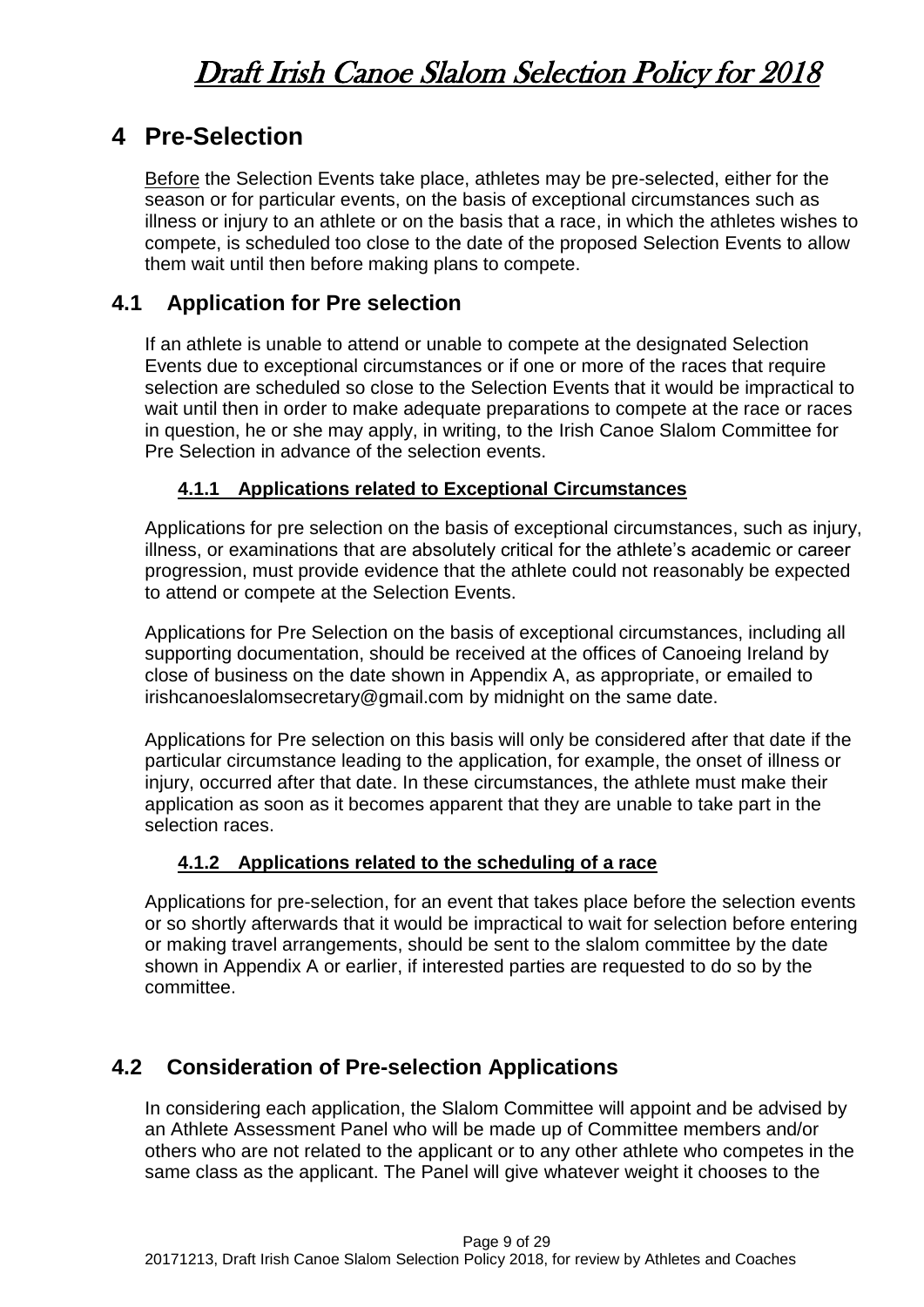applicant's results, the nature of any exceptional circumstances (such as, for example, the seriousness of their injury or illness), and any other issues which the applicant chooses to bring to the attention of the Committee.

It is a condition of consideration for Pre-Selection that an athlete seeking Pre-Selection agrees to accept the decision of the Committee as final and binding.

#### <span id="page-9-0"></span>**4.3 Decisions in relation to pre-selection Applications**

Following consideration of the application, the Slalom Committee may

- 1. Seek additional information or documentation before making a decision
- 2. Treat late applications, that are received too close to the selection events to allow a proper evaluation, as applications for discretionary selection that will be considered after the events are completed
- 3. Grant the request for pre-selection
- 4. Refuse the request
- 5. Order that a race off take place, at a time to be determined by the Slalom Committee, between any or all of the following
	- a. one or more of the athletes seeking pre-selection,
	- b. one or more of the athletes seeking discretionary selection, and
	- c. one or more of the highest placed athletes in the selection races.

The Slalom Committee's decision with regard to Pre-Selection will be considered final.

Where an application is granted or a race off is ordered, the other candidates for selection in the relevant class will be advised as soon as practical so that they will be aware of how many places on the team are available to be won at the selection events.

A pre selected athlete will be ranked behind athletes who achieved performance selection. For example, if two or more athletes achieve the performance standard, the first two will be ranked as one and two while the pre selected athlete will be ranked as number three.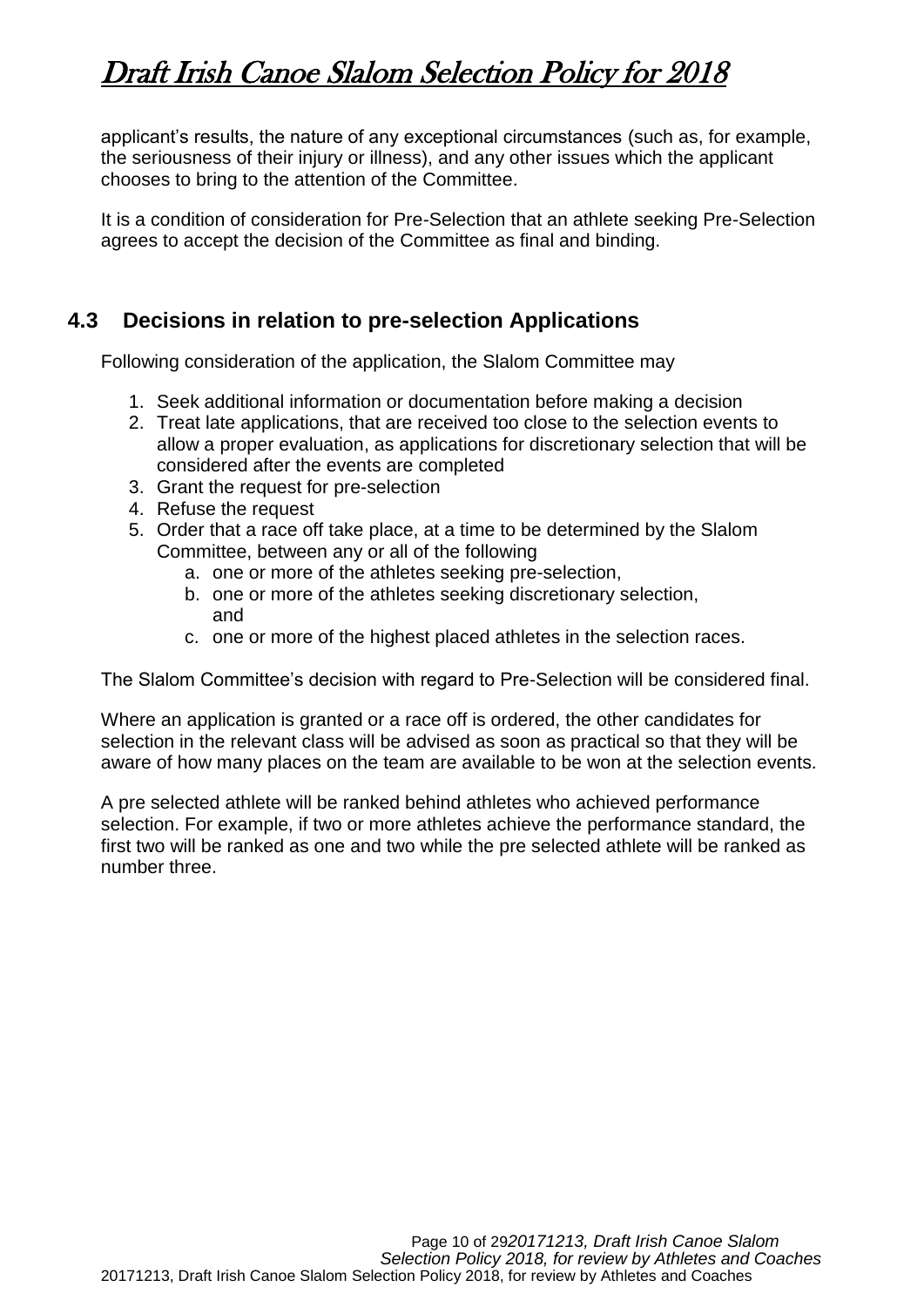### <span id="page-10-0"></span>**5 Performance Selection**

#### <span id="page-10-1"></span>**5.1 Summary**

Athletes may achieve performance selection to the places available on the Senior, Under 23, and Junior teams, in the ranking order and taking into account those places assigned by Pre Selection, by finishing with the lowest time (including penalties), as a percentage of the leading MK1 time, at each of the designated Athlete Selection Events (hereinafter referred to as "Selection Events"), subject to the Athlete Assessment Process detailed below.

The provisional dates and venues for the selection events are shown in Appendix A.

#### <span id="page-10-2"></span>**5.2 Selection Ranking System**

#### **5.2.1 Retained and Discarded Results**

<span id="page-10-3"></span>Each athlete's ranking position is based on their best time, calculated as a percentage of the leading Irish MK1 athlete's best time, over two runs, in each of the two selection races.

Of the two runs in each race, they will therefore discard their time in the run that produces the highest percentage of the leading Irish MK1 athlete, and retain their time in the run that produces the lowest percentage of the leading Irish MK1 athlete's best time out of the two runs.

#### **5.2.2 Ranking Order**

<span id="page-10-4"></span>Competitors will be awarded a percentage for each run using the following formula

Competitors run time (raw time plus penalties) Fastest Irish Mk1 time (raw time plus penalties) for the race) \*100

- The result will be rounded to 2 decimal place
- Run time in all cases is the raw time plus penalties for a particular run
- Fastest MK1 is the fastest time recorded by an athlete eligible for selection in the MK1 class on the day

Competitors in the Selection Events will be ranked according to the sum of their best percentage in each of the selection races.

The lowest percentage achieved by an athlete in each race is his or her percentage for that race. The sum of these percentages is added for the two races and the athlete with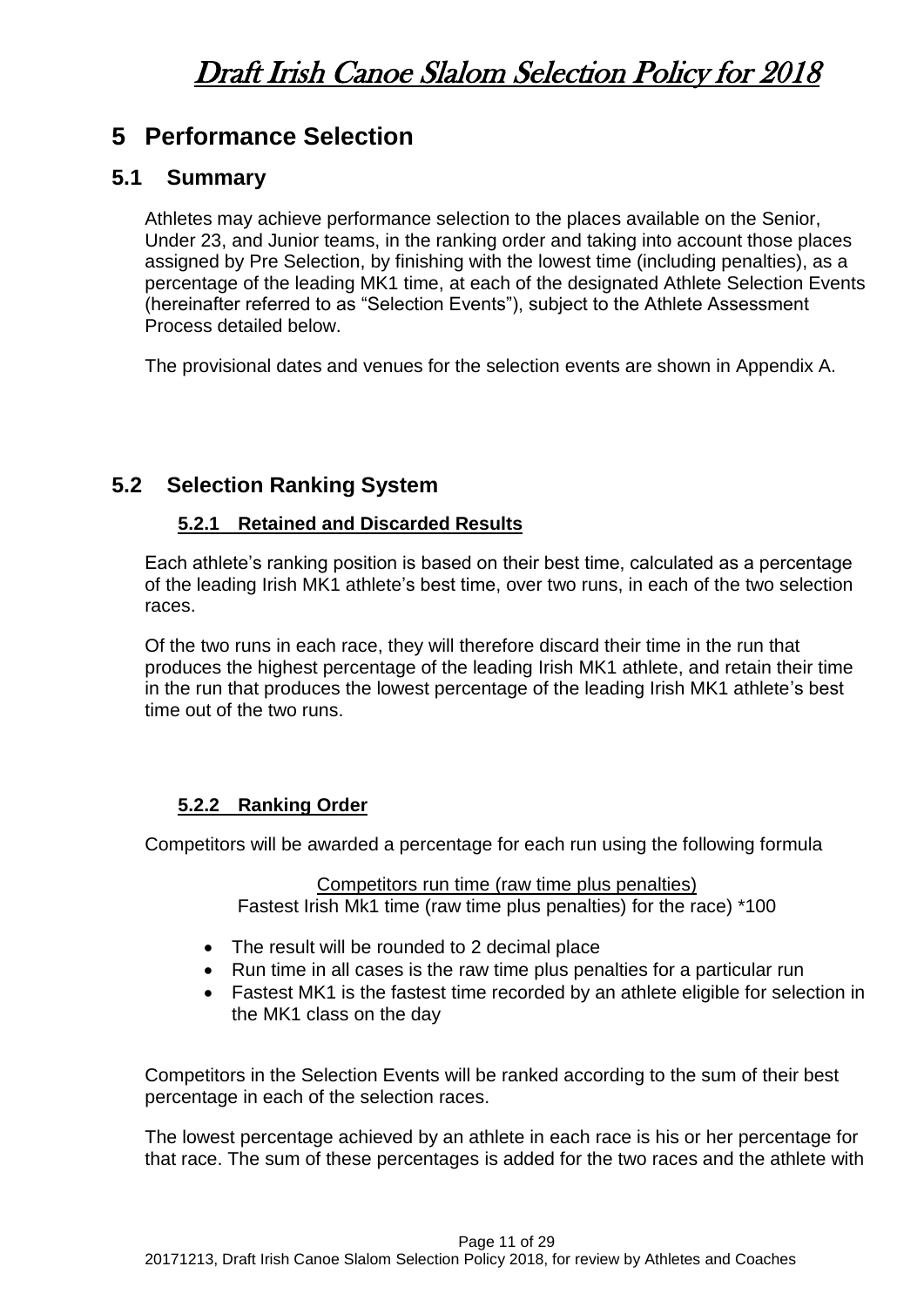the lowest combined percentage achieves first place for that class followed in order by those with the next lowest totals.

Appendix A provides an example of how the ranking order is calculated for the selection events governed by this policy.

#### **5.2.3 Tie Breakers**

<span id="page-11-0"></span>In the event that one or more athletes are tied on the sum of their ranking percentages, the ranking order of the tied athletes will be decided, unless otherwise specified, using, in order, the following methods:

1. Tied competitors in the Selection Events will be ranked by awarding points to each athlete in respect of their overall finishing position in each race. Points are awarded in the following order:

 $1st = 100$  points,

 $2^{nd}$  =97 points,

 $3<sup>rd</sup> = 95$  points,

 $4<sup>th</sup>$  equals 94 points, 5<sup>th</sup> equals 93 points, 6<sup>th</sup> = 92 points and so on (i.e. the number of points drop by one for each place after  $3^{rd}$ )

The points awarded for  $1<sup>st</sup>$ ,  $2<sup>nd</sup>$ , and  $3<sup>rd</sup>$  places decrease by differing amounts in order to reduce the chances of a tie on points and to incentivise the achievement of high places.

2. If two or more athletes are still drawn after Tie Breaker 1 is applied, they will be ranked in accordance with their results from the Seu race.

#### <span id="page-11-1"></span>**5.3 Athlete Assessment Process**

In order to verify that athletes are of a high enough standard to compete at international events, the Slalom Committee will set a Performance Standard for each class, expressed as a percentage of the leading Irish MK1 time, as detailed in Appendix A, which will form the basis for selection.

#### <span id="page-11-2"></span>**5.3.1 Performance Standards**

Athletes will be selected, up to the number of places available for each race, in accordance with their Selection Ranking, provided that each athlete achieves a Performance Standard, in a number of races or runs.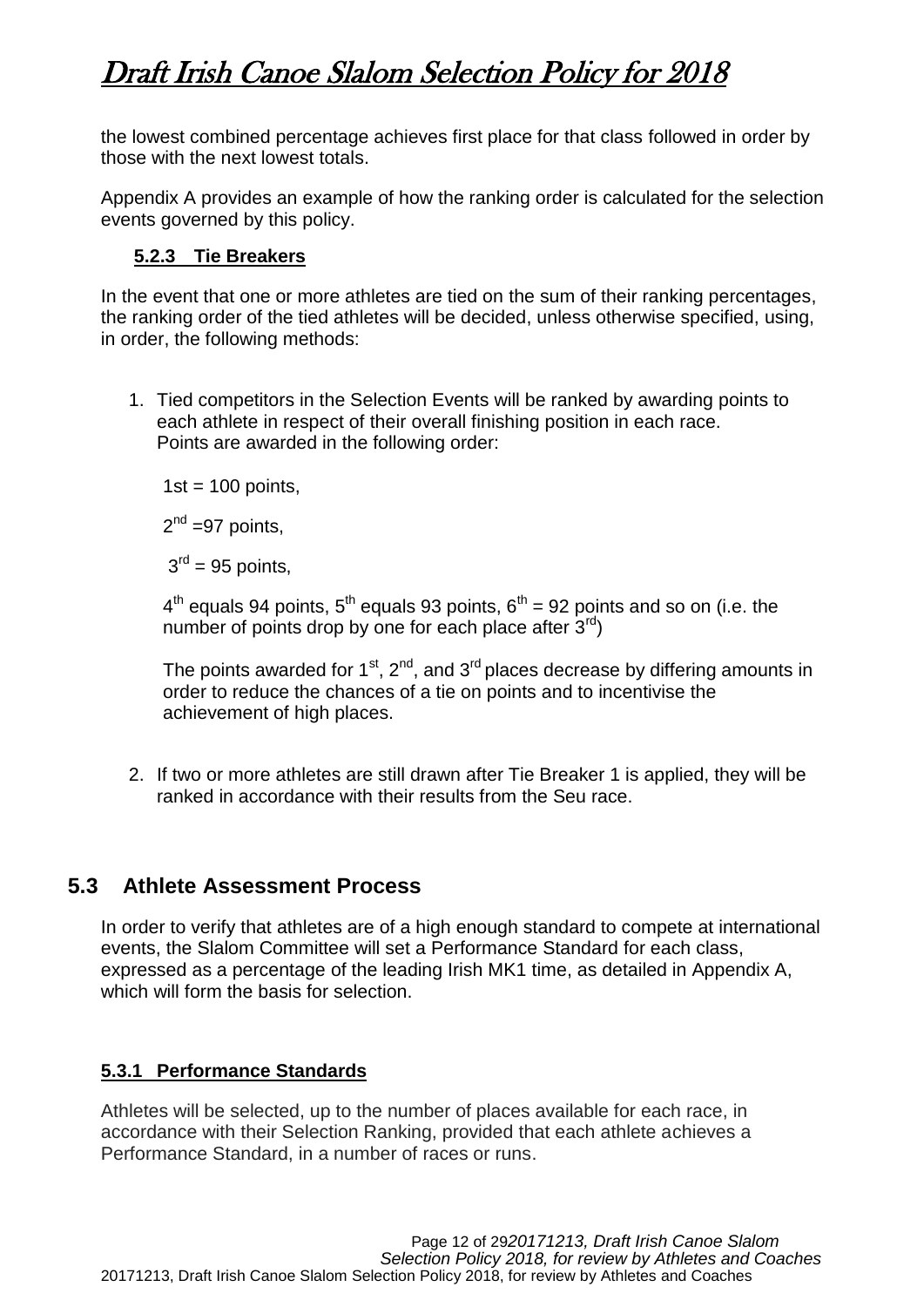The Performance Standard is expressed as a percentage of the top Irish MK1, total (i.e., time plus penalties) in the two races and these percentages, are outlined in Appendix A.

#### <span id="page-12-0"></span>**5.3.2 Selection to events other than those listed in Appendix B**

These performance standards relate to events listed in Appendix B. Athletes who do not achieve the standard set for the senior events listed in Appendix B and who wish to represent Ireland at other ICF/ECA events on the international calendar may apply to the Slalom Committee for Discretionary Selection to do so.

Junior or Under 23 athletes who do not achieve the performance standard set for the Junior and Under 23 events listed in Appendix B may still apply for discretionary selection to represent Ireland in the ECA Cup events.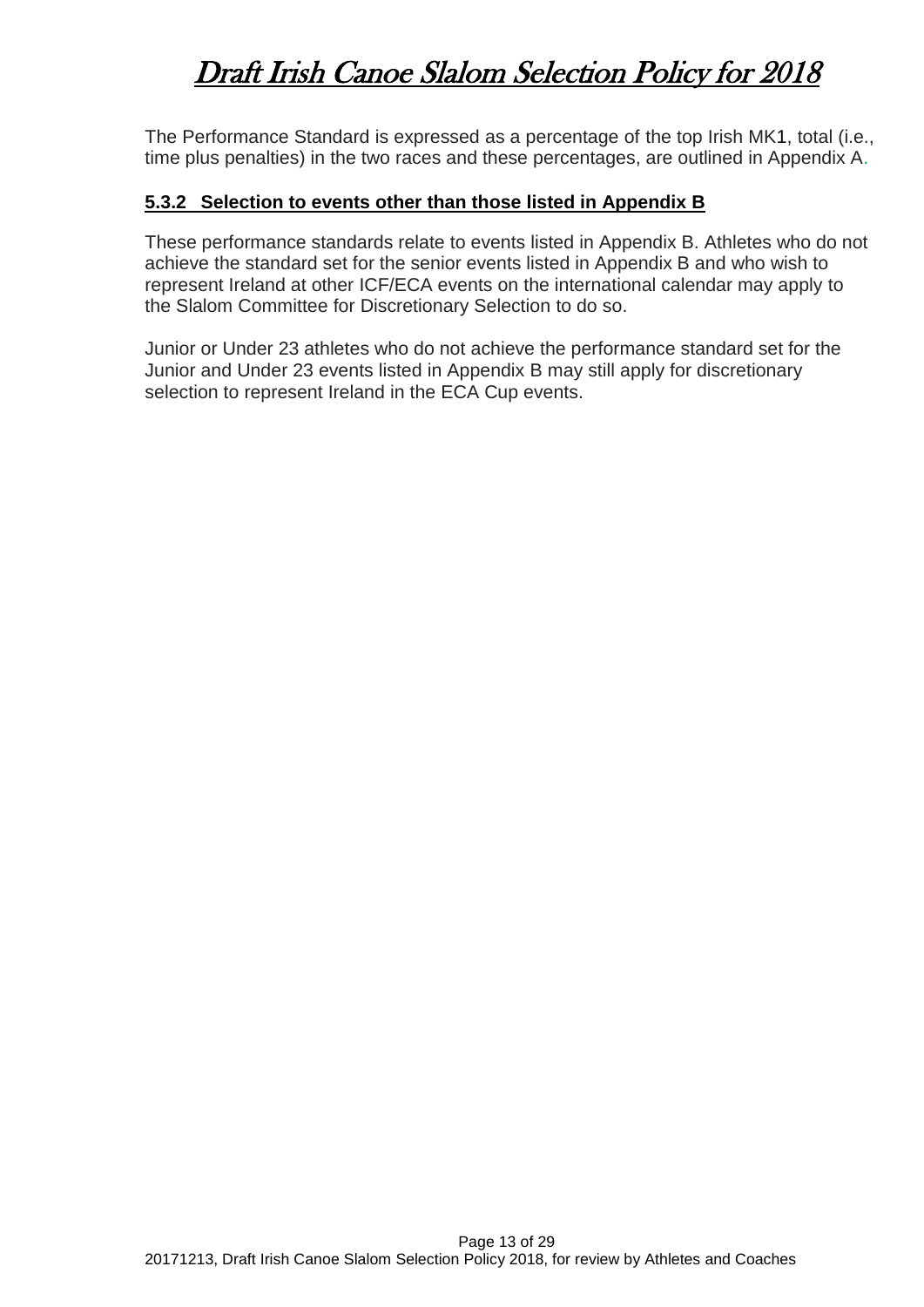### <span id="page-13-0"></span>**6 Selection Events**

The Slalom Committee may decide that selection will be based on a number of races or runs that are scheduled to be held in Ireland, outside of Ireland, or any combination of the two.

#### <span id="page-13-1"></span>**6.1 Domestic Selection Events**

#### <span id="page-13-2"></span>**6.1.1 Domestic Selection Event Organising Committee**

The Slalom Committee will appoint a Selection Event Organising Committee to run domestic selection races. The Organising Committee will be made up of members of the slalom community, including, but not limited to, members of the slalom committee, who, in the view of that committee, are qualified, as a group, to perform this task.

#### <span id="page-13-3"></span>**6.1.2 Domestic Selection Events and the ICF rules**

Each domestic selection race will, as far as the organising committee judge it to be possible, be run in accordance with ICF rules.

#### <span id="page-13-4"></span>**6.1.3 Changes to the published arrangements for domestic races**

The organising committee, being aware that athletes may have travelled considerable distances to take part in selection on the advertised dates, will do everything they can to ensure that the races proceed as scheduled. However, some factors, such as the weather, cannot be predicted far in advance and, as a result, the Slalom Committee, in consultation with the Organising Committee may have to make changes to the advertised schedule. In considering these issues, the safety of our athletes will be the paramount consideration.

The changes that may be made by the Slalom Committee, in consultation with the Organising Committee, include but are not limited to the following:

- 1. The cancellation of one or more of the races
- 2. Moving one or more races to any other site that, in the view of the Organising Committee, is suitable.
- 3. Cancelling or moving one or more races for a particular class. For example, the Organising Committee could decide that, for a particular race or races, the conditions at the designated race site are only suitable for Senior Athletes or athletes seeking senior selection.
- 4. In the event that the races cannot proceed as scheduled, the Slalom Committee may also decide to make changes to the manner in which the series is decided and/or the manner in which Ranking Points are awarded. The changes that may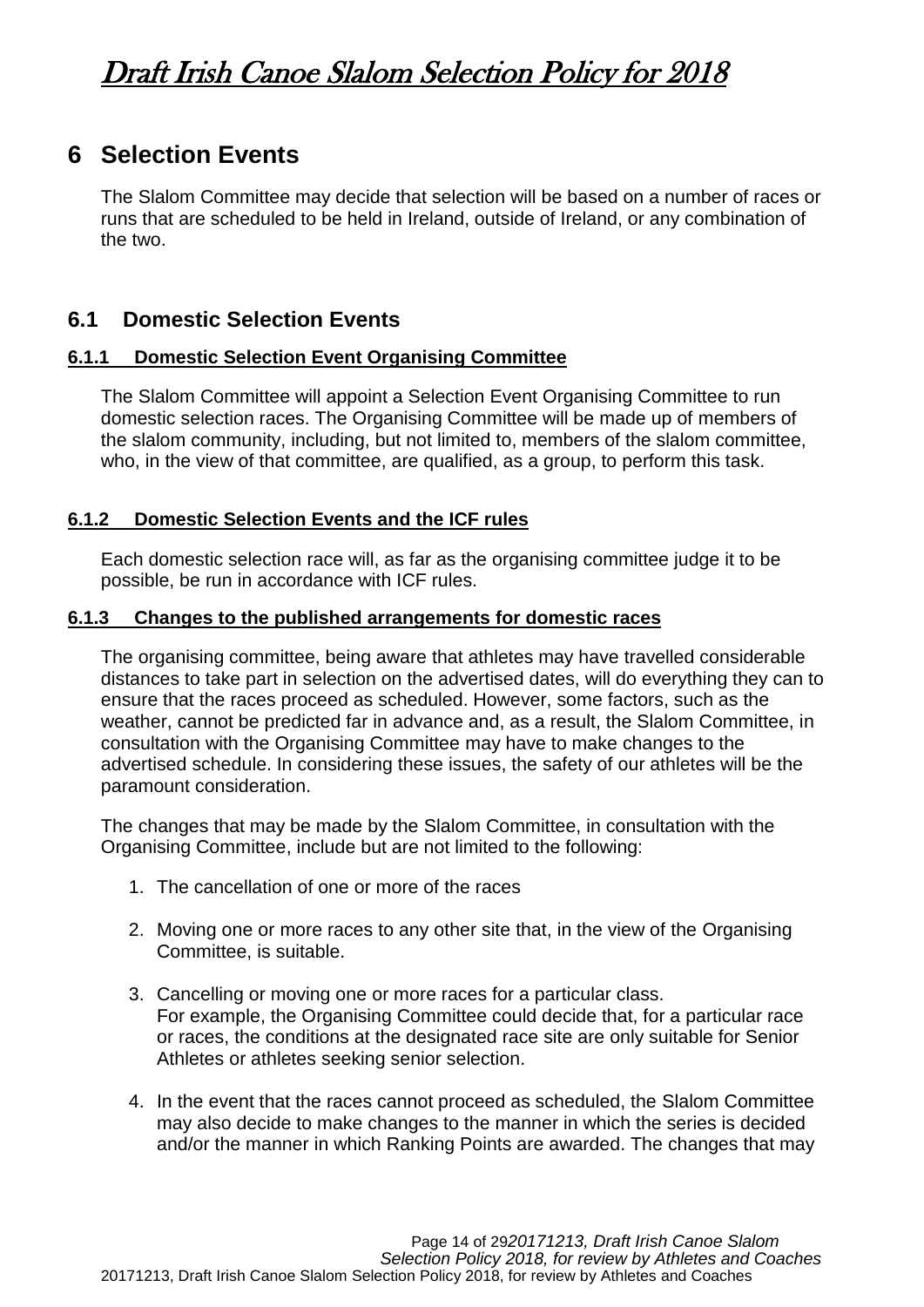be made include but are not limited to the following:

- 5. In the event of one race not starting or not being completed, for some or all classes, the selection race series may be determined, for the classes that were not completed, by the results of the other races/runs held.
- 6. In the event that a race has to be cancelled before all classes have competed, the Slalom Committee may decide to accept the results of the classes that have completed their runs.
- 7. A race that is scheduled for two runs may be reduced to one run, and vice versa
- 8. Following any of these changes, the Slalom Committee may adjust the number of races or runs in which ranking points are awarded, the number of races or runs for which ranking points may be discarded, and the number of races or runs in which the performance percentage must be achieved.

#### <span id="page-14-0"></span>**6.2 Selection Events held outside Ireland**

Selection events held outside Ireland will be run in accordance with the rules of the local ICF affiliated body. For example, events that are held in Britain will be run in accordance with the rules of the BCU.

#### <span id="page-14-1"></span>**6.3 Enquiries or Protests concerning Selection Race Results**

#### <span id="page-14-2"></span>**6.3.1 Enquiries or protests concerning Domestic Race results**

Enquiries concerning timing or penalties must be made to the Organising Committee for the race in question within 20 minutes of the race results for the competitor being published on-site, for example, within 20 minutes of the race card, showing times and penalties, being displayed for the competitor.

The Selection Event Organising Committee will appoint a Competition Jury to adjudicate on each enquiry/protest. No member of the Jury will be related to any athlete who is seeking selection.

The Slalom Committee will accept the outcome of the enquiry / protest and calculate ranking points accordingly.

#### <span id="page-14-3"></span>**6.3.2 Enquiries or protests concerning the results of International Selection Races**

Enquiries/Protests concerning timing or penalties must be made to the organising authorities for the race in question, through the Team Manager appointed by the Slalom Committee. For example, the authorities for a British race will be those appointed by the BCU. In such cases, the Slalom Committee will accept the outcome of the enquiry/protest and calculate ranking points accordingly.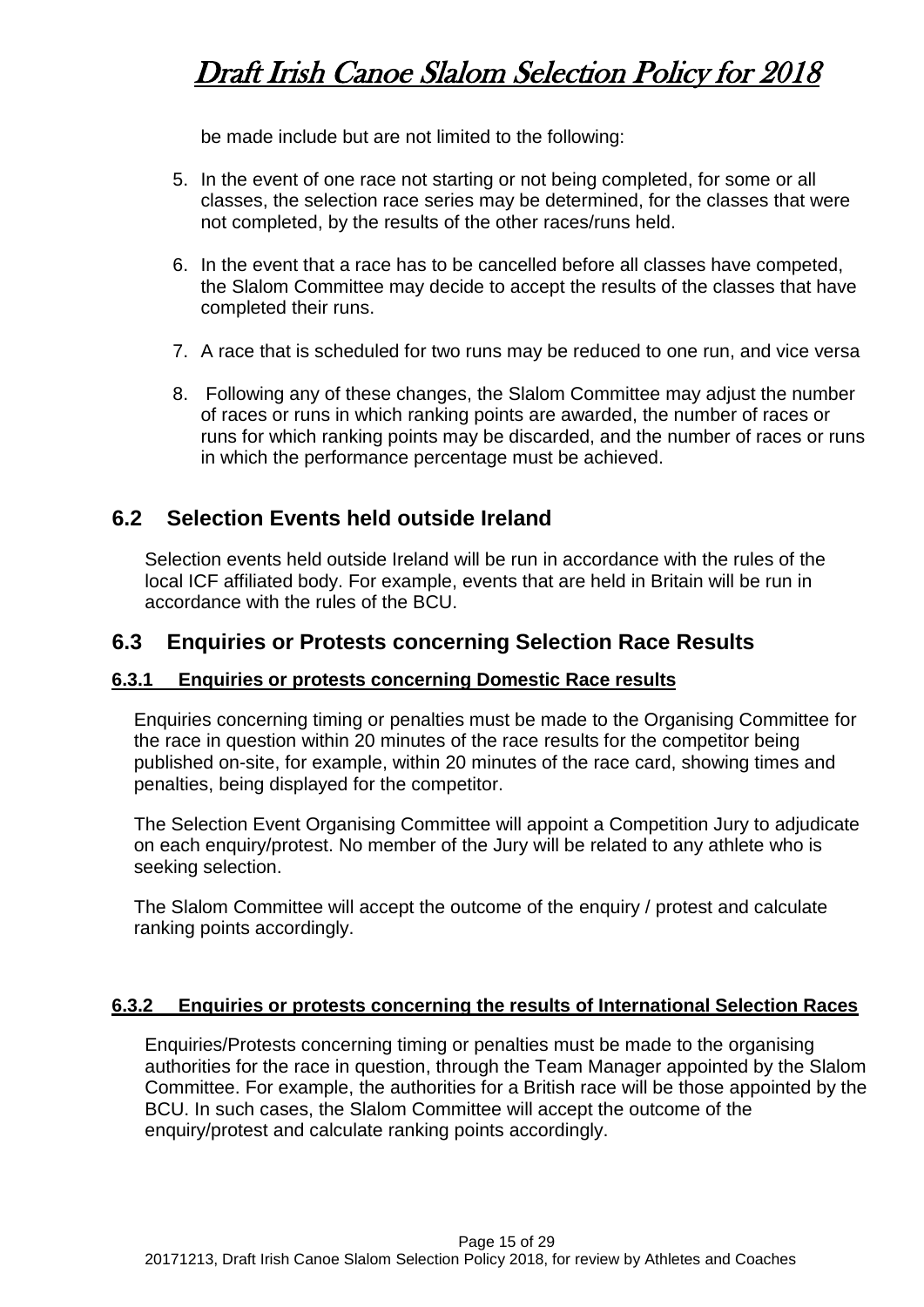### <span id="page-15-0"></span>**7 Discretionary Selection**

#### <span id="page-15-1"></span>**7.1 Process**

Following the completion of the Selection Events, additional athletes may be offered a place on the team, for one or more events, at the discretion of the committee, in the following circumstances

- a. places on the Senior, Under 23 or Junior Teams, for all races or for a particular race or races, remain unfilled by athletes who achieved the designated performance standard or who had been pre selected or
- b. places subsequently become available on a team, for all races or for particular races or
- c. one athlete of a C2 crew is injured (in those years that crews are selected in the C2 class)

Except in the case where an athlete could not compete in the selection events due to exceptional circumstances such as illness or injury, bereavement, or examinations that are absolutely critical to his or her academic or career progression, there is no need for athletes to apply for discretionary selection as the committee will consider the suitability of the next ranked athletes in all cases where places remain unfilled by athletes who have achieved the performance percentage or who have been pre-selected. Applications related to illness or injury must be supported by medical evidence.

Unless exceptional circumstances are deemed by the committee to justify the nonattendance of an athlete at one or more of the selection events, an athlete must compete at both selection events in order to be offered a place at any event listed in appendix B.

The ranking order of the athletes will remain as determined by the Selection Race results and will not be altered as part of the Discretionary process.

#### <span id="page-15-2"></span>**7.2 Athlete Assessment Panel**

The committee will be advised by an Athlete Assessment Panel, that will consider, but will not be limited to, the following factors:

- Qualifying results and performance in the preceding season
- Future potential
- Physical fitness / injury during the season in question

In each case, the panel will be made up of members with experience and knowledge of the sport who are not related to any candidate for selection in the class for which the adding of athletes is being considered. In addition, any Slalom Committee member with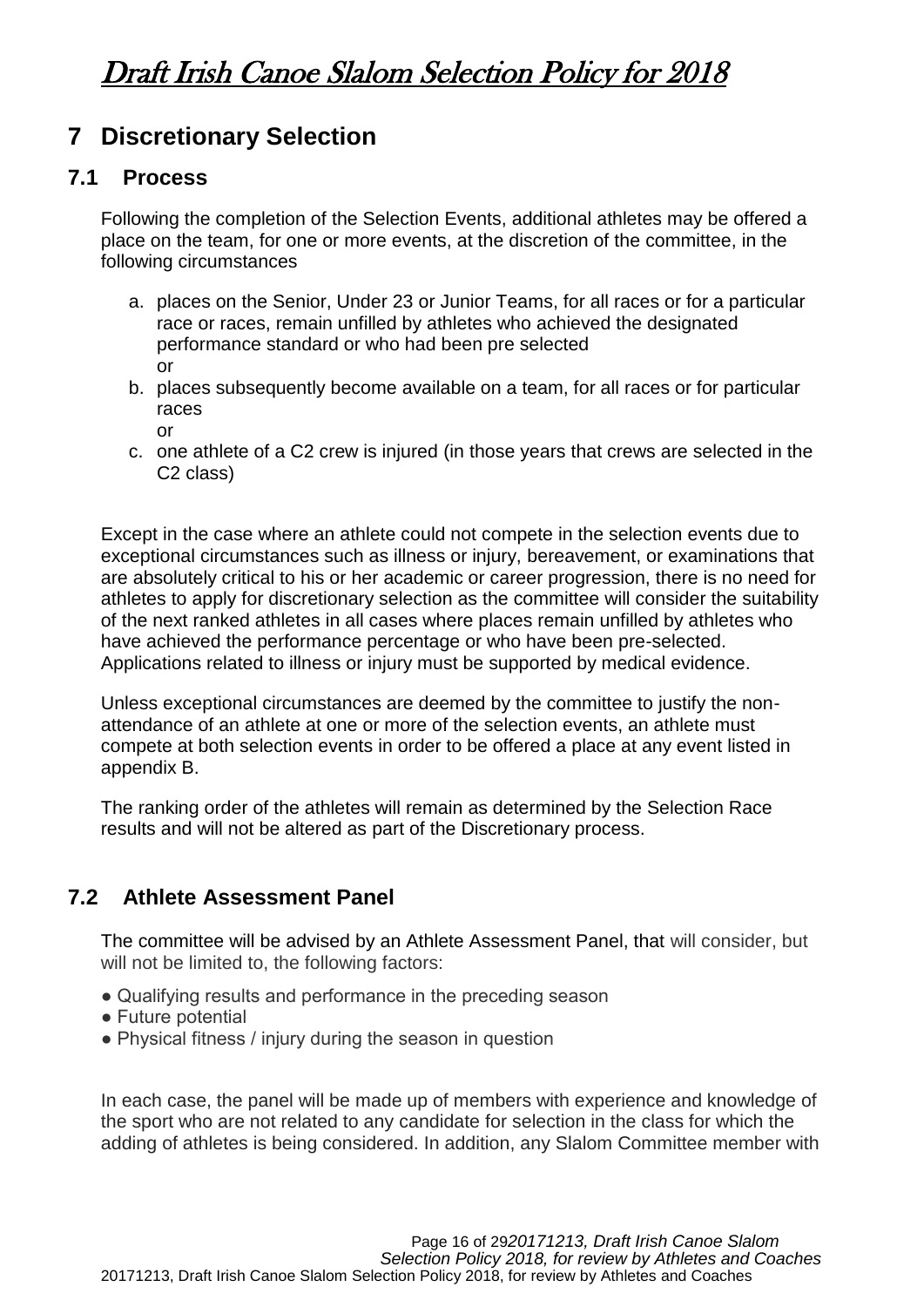any such conflict of interest will not take part in discussions or decisions on the application.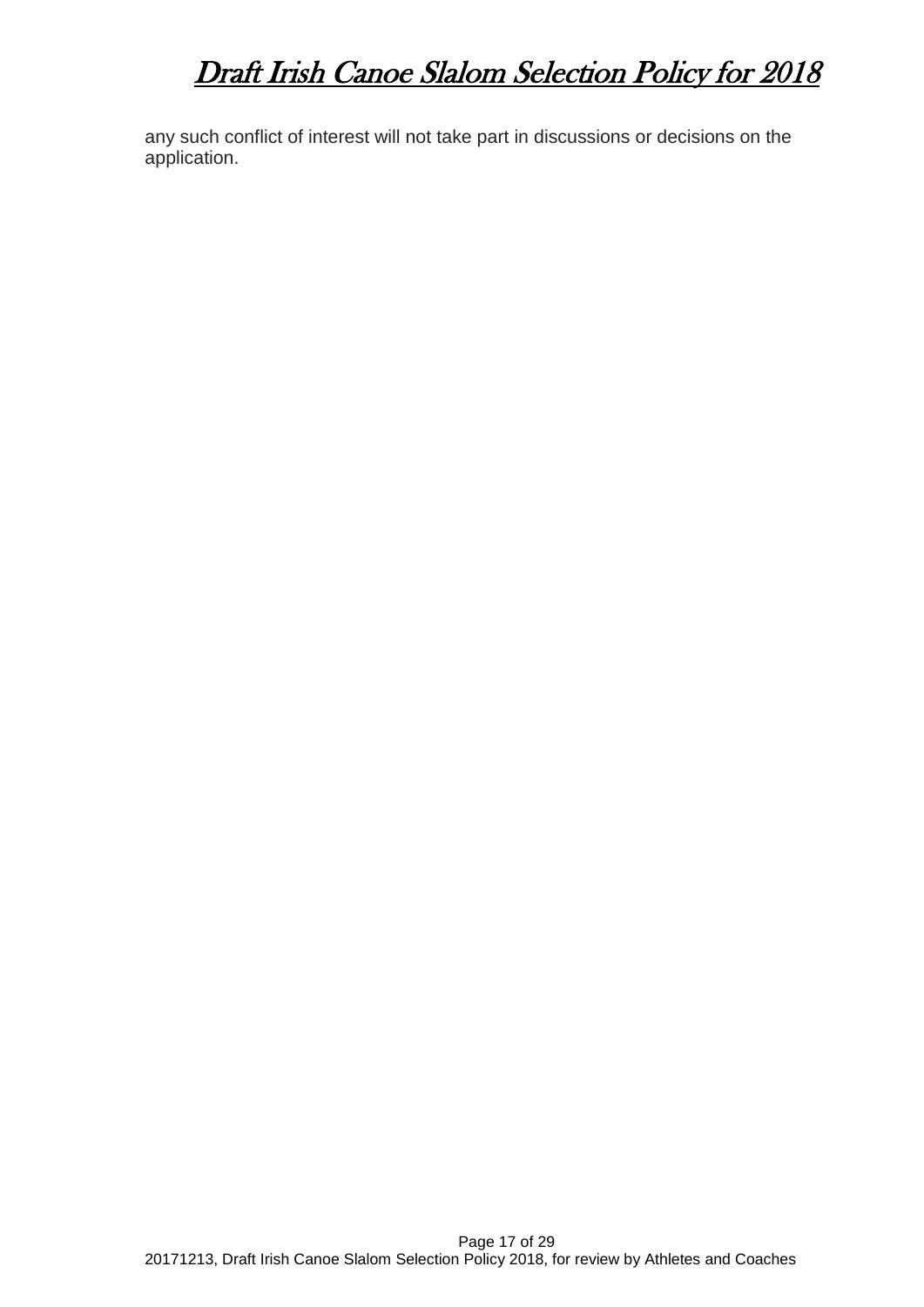### <span id="page-17-0"></span>**8 Procedure following selection**

#### <span id="page-17-1"></span>**8.1 Provisional Selection**

Achievement of the selection criteria only confers Provisional Selection on an athlete.

#### <span id="page-17-2"></span>**8.2 Athlete Contract and Final Selection**

All athletes will be required to sign an Athlete Contract within 10 days of being sent an athlete contract by email. An athlete will only be considered finally selected when the Athlete Contract has been signed by an athlete and by Canoeing Ireland.

If the signed athlete contract is not returned on time, the boat space may be offered to another athlete. It will be sufficient to email a scanned copy of the signed contract.

No athlete who has not signed a contract will be entered for a race by Canoeing Ireland.

#### <span id="page-17-3"></span>**8.3 Selection Ranking Order**

The Slalom Committee will publish a list of athletes in their Selection Ranking Order for each class. The Selection Ranking Order will reflect the results of the selection events as adjusted for the places awarded to athletes that are pre-selected.

#### <span id="page-17-4"></span>**8.4 Financial Support**

The achievement of selection will only confer on an athlete eligibility to compete in the respective events outlined in Appendix B and does not entitle a selected athlete to any support through the various Performance Support Programmes.

In addition, the provision of support to an athlete has no bearing on the Selection Process and cannot be used as a basis upon which an appeal or otherwise can be made in relation to the selection of athletes.

When the amount of the High Performance Grant, and the proportion of that grant that is available to support Slalom athletes, is known, the Committee will publish a separate document dealing with funding issues.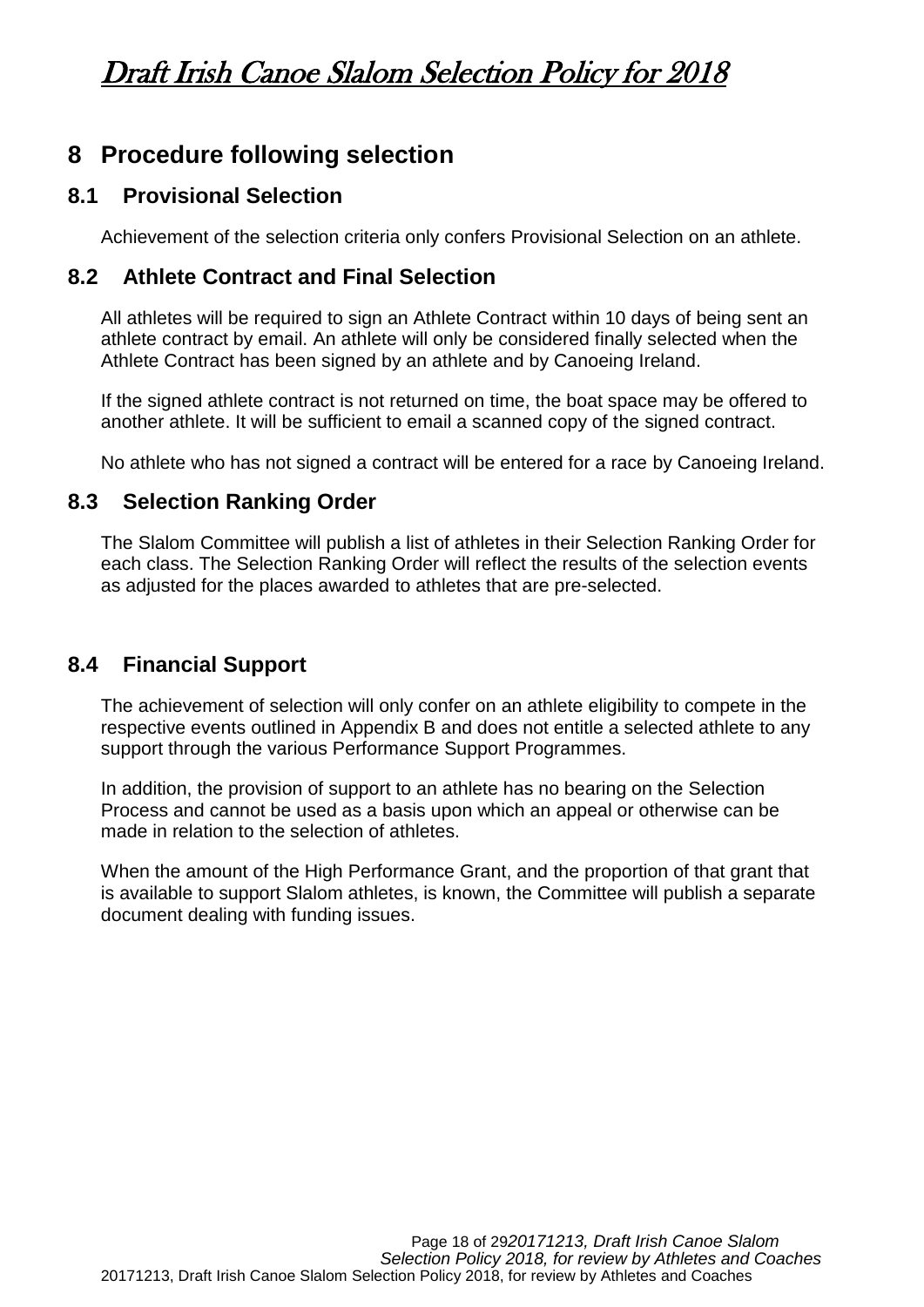### <span id="page-18-0"></span>**9 Selection Appeals Procedures**

#### <span id="page-18-1"></span>**9.1 Right of Appeal**

An athlete who fails to be selected may appeal against their non-selection.

The sole grounds of any appeal against non-selection are that:

- 1. An athlete's non selection was as a result of a failure to properly apply the Selection Criteria set out in this Athlete Selection Policy; OR
- 2. There were no grounds on which a non-selection decision could reasonably be based.

Any appeal based on these grounds will proceed in accordance with the Canoeing Ireland Complaints and Appeals procedures, copies of which are available from the Canoeing Ireland office.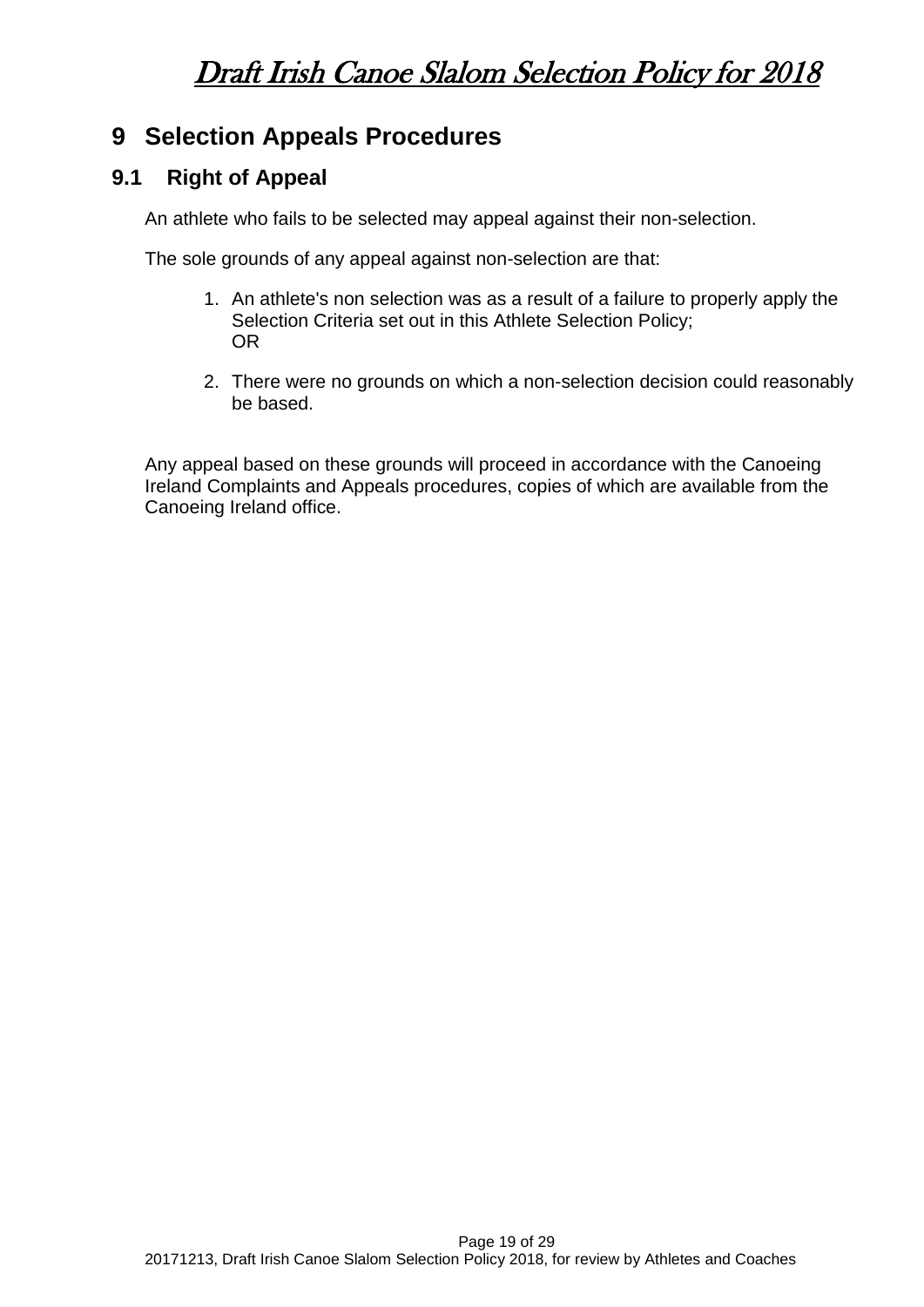### <span id="page-19-0"></span>**10 Released races and released boat places**

#### <span id="page-19-1"></span>**10.1 Boat allocations**

World Championships and European Championships traditionally allow three boats to be entered in each class from each nation.

World Cup races allocate boat spaces according to a quota system that is based on each nation's achievements in the previous year's competitions. However, in 2018, the number of boat spaces allocated to Ireland will be identical to the places assigned in a World or European Championship, i.e., 3 K1M, 3 K1W, 3 C1M, and 3 C1W. There is also an allocation for C2 but it is not anticipated that Ireland will enter the C2 class in 2018. If any suitably qualified athletes advise the committee, during the period provided for the review of this document, that they intend to seek selection in C2, the committee will provide a performance standard at that stage.

#### <span id="page-19-2"></span>**10.2 Released race**

In order to encourage the development of athletes, the slalom committee may reserve a particular race, such as a world cup, for athletes who are ranked below the top 3 places in their class.

For example, in a class which has more than three athlete who were pre selected or who achieved the performance standard or who, although below the performance standard, are considered suitable for discretionary selection, the athletes who are ranked from four to six would be offered the opportunity to compete at the released race.

#### <span id="page-19-3"></span>**10.3 Released Boat Places**

In the event that an athlete, who has been selected to compete at a particular race or races, is unable to take part, the boat space will be released to the next ranked athlete in that class, provided that the next ranked athlete is considered by the committee to be of a suitable standard to compete in the races or races in question.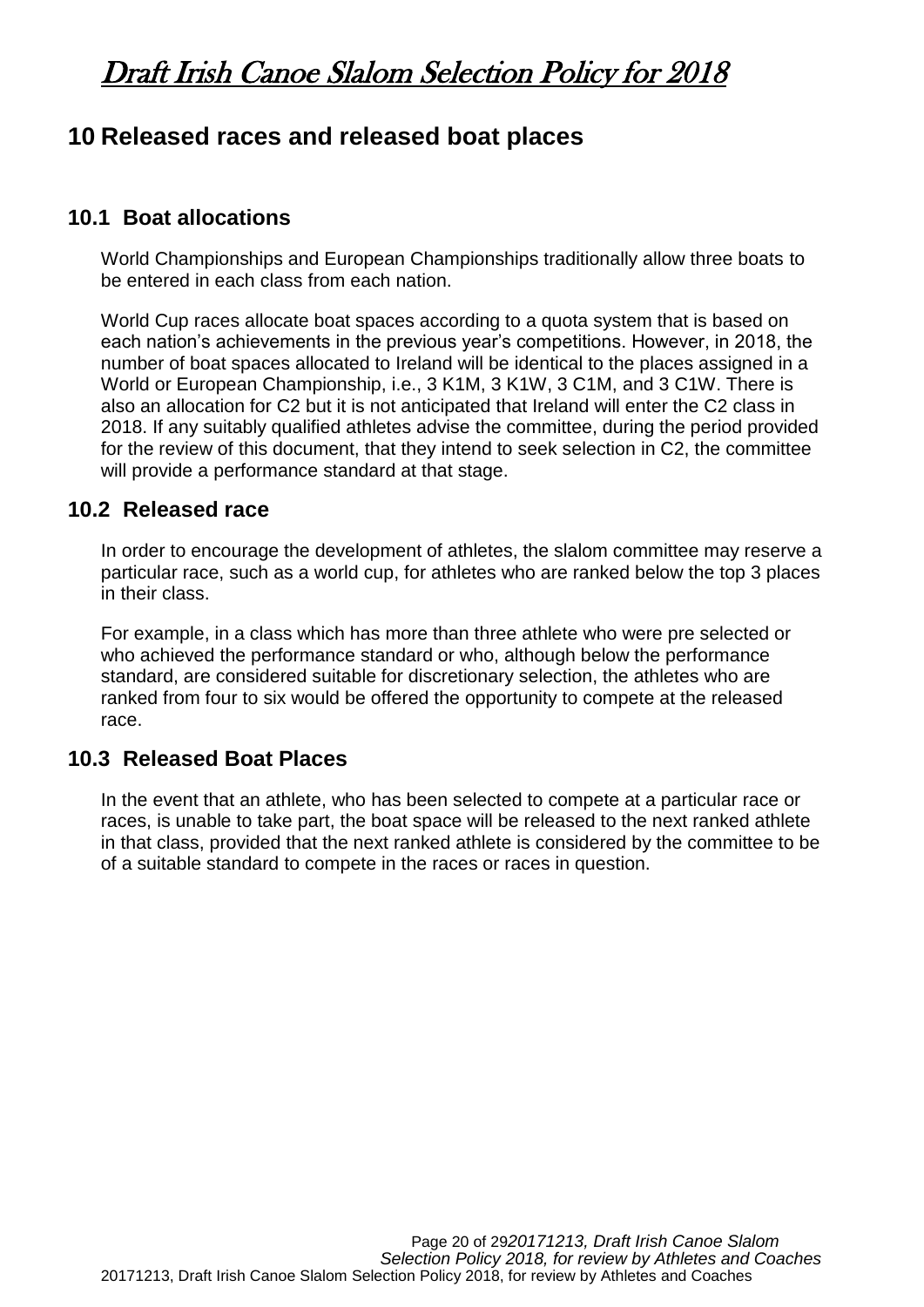### <span id="page-20-0"></span>**Appendix A, Information Bulletin regarding performance selection, on the basis of the results in two races, to the Senior, Under 23, and Junior teams that will represent Ireland in 2018**

This bulletin details provisional information regarding performance selection to the Senior, under 23 and junior teams that will represent Ireland in 2018.

A subsequent bulletin or bulletins will only be issued if further information becomes available.

#### **Selection Events**

Performance Selection may be achieved on the basis of results in the following two races.

The first race will take place at La Seu D'Urgell, on the 3<sup>rd</sup> of March 2018 where Irish athletes have been kindly invited to take part in a race organised by the local club.

The second race will be held on Saturday the 24<sup>th</sup> of March 2018 at Sluice Weir. The Irish Open will take place on Sunday. the 25<sup>th</sup> of March, but, while all athletes are encouraged to compete in this event, this race will not be part of the selection process.

#### **Calculation of Ranking Order**

Each athlete's ranking order will be based on the sum of his or her best percentage of the top Irish MK1 athlete at each of the two selection races.

#### **Performance Standard**

Each athlete must achieve a Performance Standard that is expressed as the sum of their best percentage of the top Irish MK1 total in each race (i.e., the time plus penalties of the 1st placed Irish MK1 athlete, not the 1<sup>st</sup> placed athlete.) An athlete need not achieve a particular percentage of the leading Irish K1M at each race but the sum of the best percentage achieved by an athlete in race one and in race two, when added together, must be equal to or lower than the Total Performance Standard for the class.

This is best illustrated by the example shown overleaf for the MK1 class.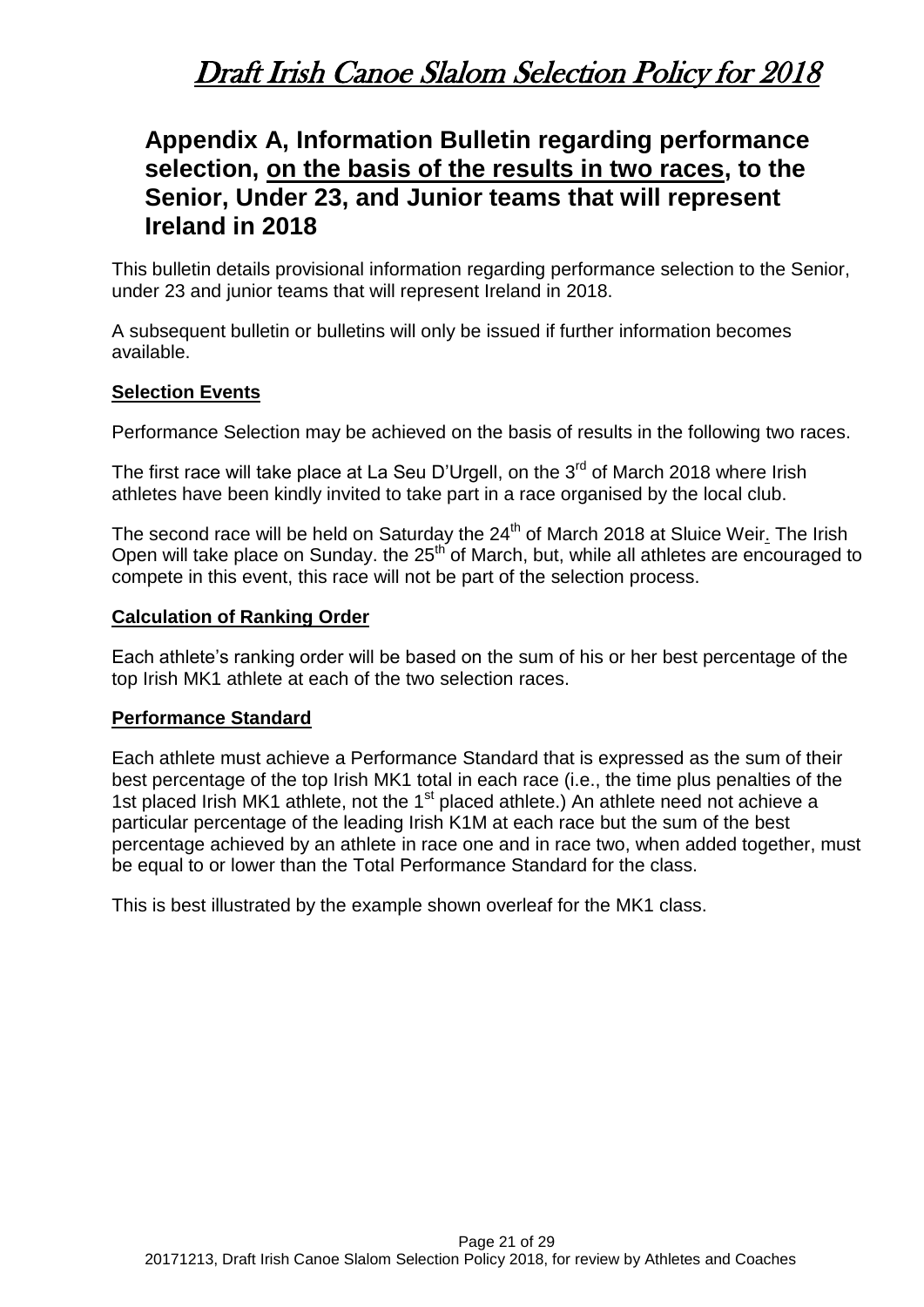| <b>Example of the Ranking Order Calculation for the MK1 Class.</b> |
|--------------------------------------------------------------------|
| The Total Performance Standard, measured over two races,           |
| is 214% (107% $*$ 2 = 214%) of the leading Irish MK1               |

|                | Race 1 at La Seu D'Urgell               |                 |  |                 |      |                                         |             | <b>Race 2 at Sluice Weir</b> |                 |     |
|----------------|-----------------------------------------|-----------------|--|-----------------|------|-----------------------------------------|-------------|------------------------------|-----------------|-----|
|                | <b>Leading Irish</b><br><b>MK1 Time</b> |                 |  | 105             |      | <b>Leading Irish</b><br><b>MK1 Time</b> |             |                              |                 | 110 |
|                |                                         | Race 1<br>Run 1 |  | Race 1<br>Run 2 |      | Race 2<br>Run 1                         |             |                              | Race 2<br>Run 2 |     |
| <b>Athlete</b> | Time                                    | %               |  | <b>Time</b>     | %    | <b>Athlete</b>                          | <b>Time</b> | %                            | <b>Time</b>     | %   |
| Andy           | 105                                     | 100%            |  | 110             | 105% | <b>Andy</b>                             | 125         | 114%                         | 140             | 12  |
| <b>Billy</b>   | 110                                     | 105%            |  | 108             | 103% | <b>Billy</b>                            | 120         | 109%                         | 122             | 11  |
| <b>Christy</b> | 128                                     | 122%            |  | 141             | 134% | Christy                                 | 150         | 136%                         | 110             | 10  |
| <b>Davey</b>   | 131                                     | 125%            |  | 135             | 129% | Davey                                   | 140         | 127%                         | 130             | 11  |

|              | Race 1 at La Seu D'Urgell               |                 |  | <b>Race 2 at Sluice Weir</b> |                 |                                         |             |      |                 |             |      |
|--------------|-----------------------------------------|-----------------|--|------------------------------|-----------------|-----------------------------------------|-------------|------|-----------------|-------------|------|
|              | <b>Leading Irish</b><br><b>MK1 Time</b> |                 |  |                              | 105             | <b>Leading Irish</b><br><b>MK1 Time</b> |             |      | 110             |             |      |
|              |                                         | Race 1<br>Run 1 |  |                              | Race 1<br>Run 2 | Race 2<br>Run 1                         |             |      | Race 2<br>Run 2 |             |      |
| Athlete      | Time                                    | %               |  | Time                         | %               | <b>Athlete</b>                          | <b>Time</b> | %    |                 | <b>Time</b> | %    |
| Andy         | 105                                     | <b>100%</b>     |  | 110                          | 105%            | Andy                                    | 125         | 114% |                 | 140         | 127% |
| Billy        | 110                                     | 105%            |  | 108                          | 103%            | Billy                                   | 120         | 109% |                 | 122         | 111% |
| Christy      | 128                                     | 122%            |  | 141                          | 134%            | <b>Christy</b>                          | 150         | 136% |                 | 110         | 100% |
| <b>Davey</b> | 131                                     | 125%            |  | 135                          | 129%            | Davey                                   | 140         | 127% |                 | 130         | 118% |

| <b>Total Performance</b><br>$\%$ for each athlete        |      |  |  |  |  |  |
|----------------------------------------------------------|------|--|--|--|--|--|
| <b>TOTAL of Best</b><br><b>Athlete</b><br>% in each Race |      |  |  |  |  |  |
| Andy                                                     | 214% |  |  |  |  |  |
| <b>Billy</b>                                             | 212% |  |  |  |  |  |
| Christy                                                  | 222% |  |  |  |  |  |
| Davey                                                    | 243% |  |  |  |  |  |

| <b>Total Performance</b><br>% for each athlete |                                        |                  |                | <b>Each Athlete in Ranking Order</b>   | <b>Achieved Total Performance</b><br>Standard of 214% Y/N |
|------------------------------------------------|----------------------------------------|------------------|----------------|----------------------------------------|-----------------------------------------------------------|
| <b>Athlete</b>                                 | <b>TOTAL of Best</b><br>% in each Race | Ranking<br>Order | <b>Athlete</b> | <b>TOTAL of Best %</b><br>in each Race |                                                           |
| Andy                                           | 214%                                   |                  | <b>Billy</b>   | 212%                                   | <b>Yes</b>                                                |
| Billy                                          | 212%                                   |                  | Andy           | 214%                                   | <b>Yes</b>                                                |
| Christy                                        | 222%                                   | 3                | Christy        | 222%                                   | <b>No</b>                                                 |
| <b>Davey</b>                                   | 243%                                   |                  | Davey          | 243%                                   | <b>No</b>                                                 |

Page 22 of 29*20171213, Draft Irish Canoe Slalom Selection Policy 2018, for review by Athletes and Coaches* 20171213, Draft Irish Canoe Slalom Selection Policy 2018, for review by Athletes and Coaches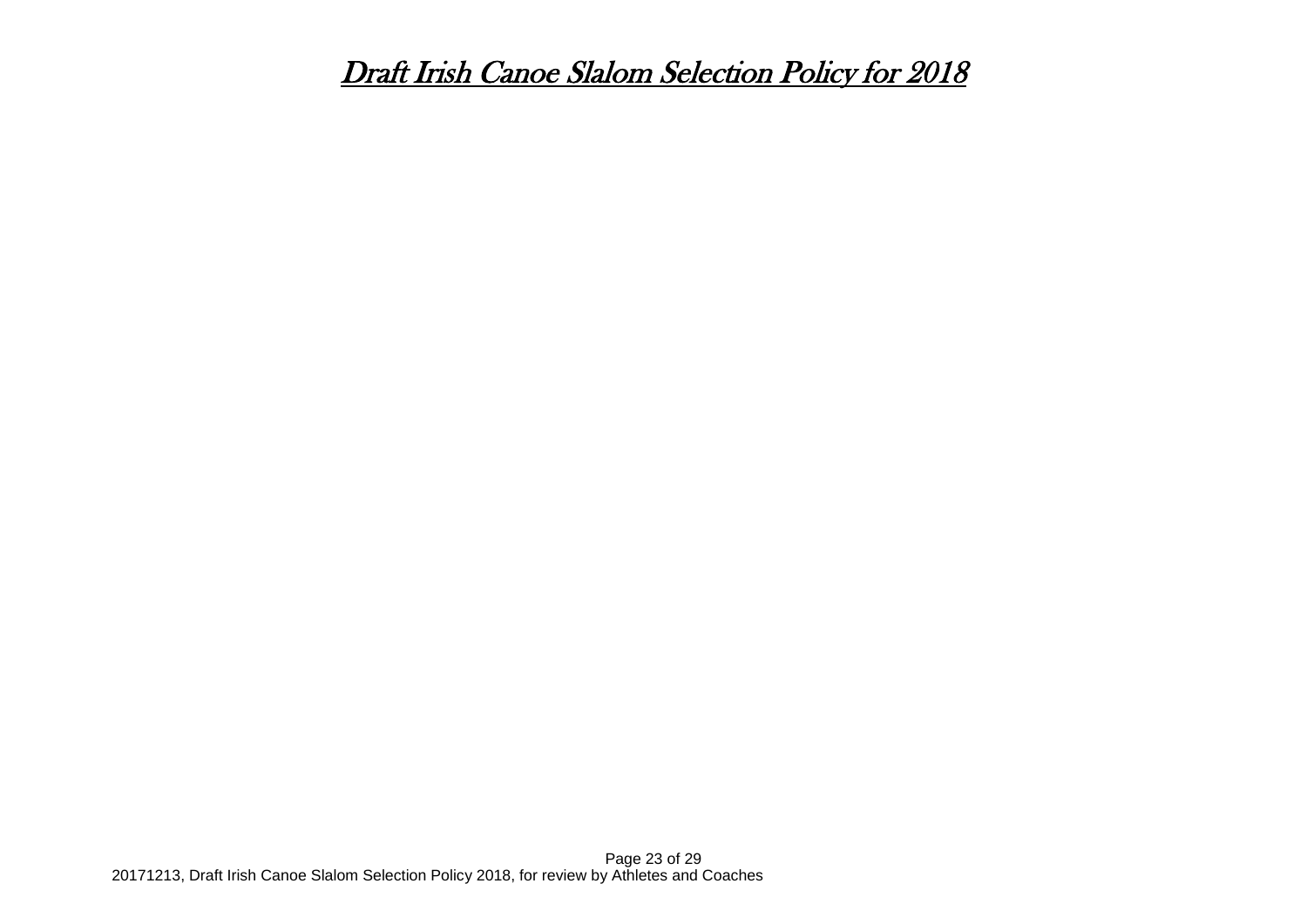#### **Variation in the event that a run or a race is cancelled or numbers limited**

In the event that a run or an entire race is cancelled by the race organisers, the Slalom Committee may

- 1. arrange another run or race Or
- 2. change the number of runs taken into account by the ranking order And/Or

change the number of races or runs that are used to calculate the performance standard for each athlete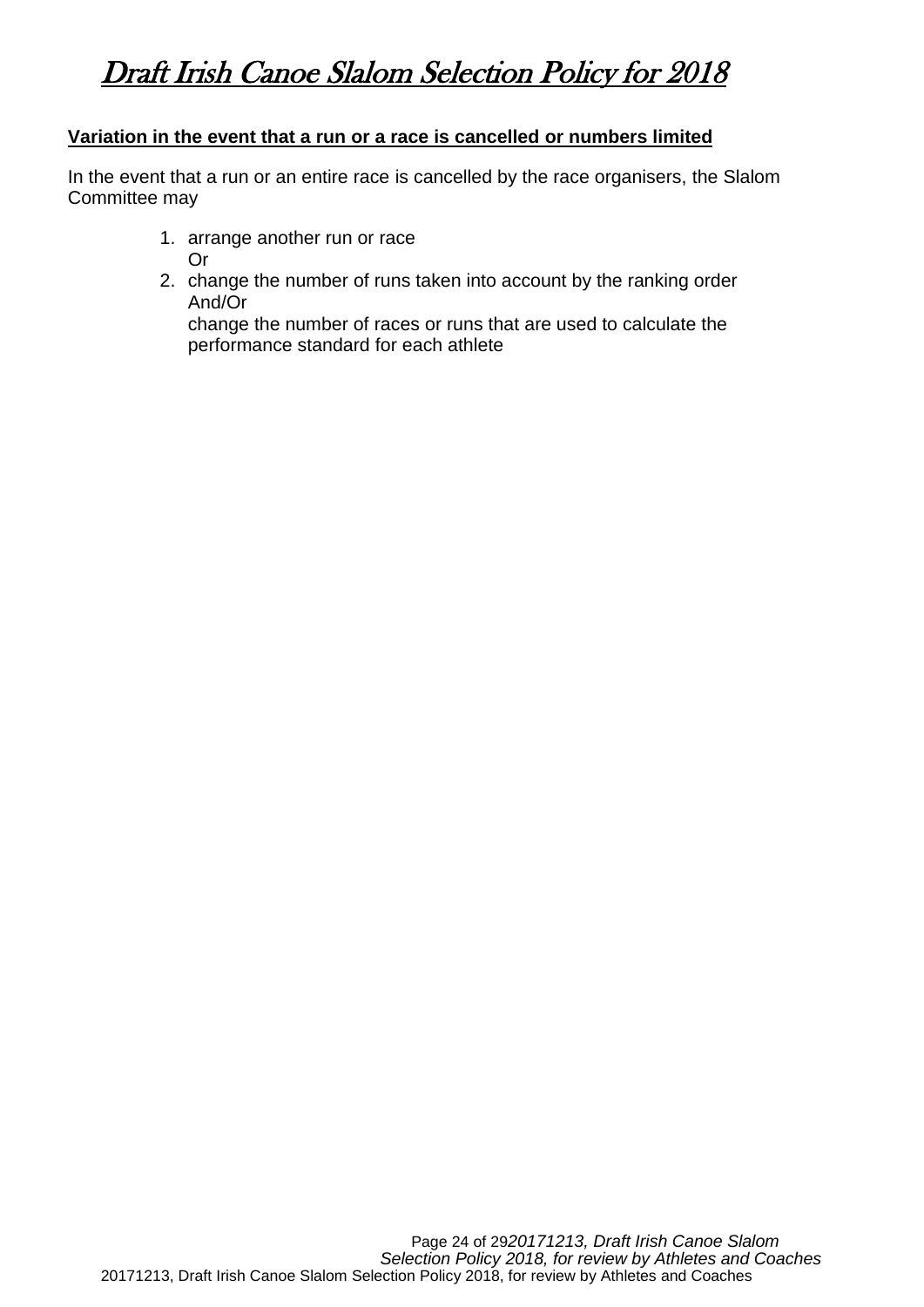**Table 1: The time, including penalties, of each athlete seeking performance selection to the Irish team for the 2018 season will be calculated as a percentage of the time, including penalties, of the top Irish MK1 athlete in each race and the sum of the percentages from the two races must be EQUAL TO or BELOW the TOTAL Performance Percentage that is shown below.**

*Target Percentage of the leading K1M to be achieved in each race. This is provided for guidance purposes but it is the Total Performance Percentage (equal to Target % \*2) that must be achieved.*

|                  | <b>Senior</b> | Under 23 | <b>Junior</b> |
|------------------|---------------|----------|---------------|
| K <sub>1</sub> M | 107           | 110      | 137           |
| K <sub>1</sub> W | 132           | 142.5    | 161           |
| C <sub>1</sub> M | 118           | 120      | 151           |
| C <sub>1</sub> W | 143.5         | 150      | 183           |

| <b>Total Performance Percentage of the leading Irish K1M athlete</b><br>to be achieved by adding the percentages achieved in the two races |               |                 |               |  |  |  |  |
|--------------------------------------------------------------------------------------------------------------------------------------------|---------------|-----------------|---------------|--|--|--|--|
|                                                                                                                                            | <b>Senior</b> | <b>Under 23</b> | <b>Junior</b> |  |  |  |  |
| K <sub>1</sub> M                                                                                                                           | 214           | 220             | 274           |  |  |  |  |
| K <sub>1</sub> W                                                                                                                           | 264           | 285             | 322           |  |  |  |  |
| C <sub>1</sub> M                                                                                                                           | 236           | 240             | 302           |  |  |  |  |
| C <sub>1</sub> W                                                                                                                           | 287           | 300             | 366           |  |  |  |  |

#### **Table 2: Number of runs available to all athletes at the selection races**

|                                 | <b>No of Runs</b><br>available to all<br>athletes | No of Runs, in each<br>race, that contribute<br>to the calculation of<br><b>Selection Ranking</b> | No of Runs, in each<br>race, to be Discarded<br>for the calculation of<br><b>Selection Ranking</b> |
|---------------------------------|---------------------------------------------------|---------------------------------------------------------------------------------------------------|----------------------------------------------------------------------------------------------------|
| Race 1 at<br>La Seu<br>D'Urgell |                                                   |                                                                                                   |                                                                                                    |
| Race 2 at<br>Sluice Weir        |                                                   |                                                                                                   |                                                                                                    |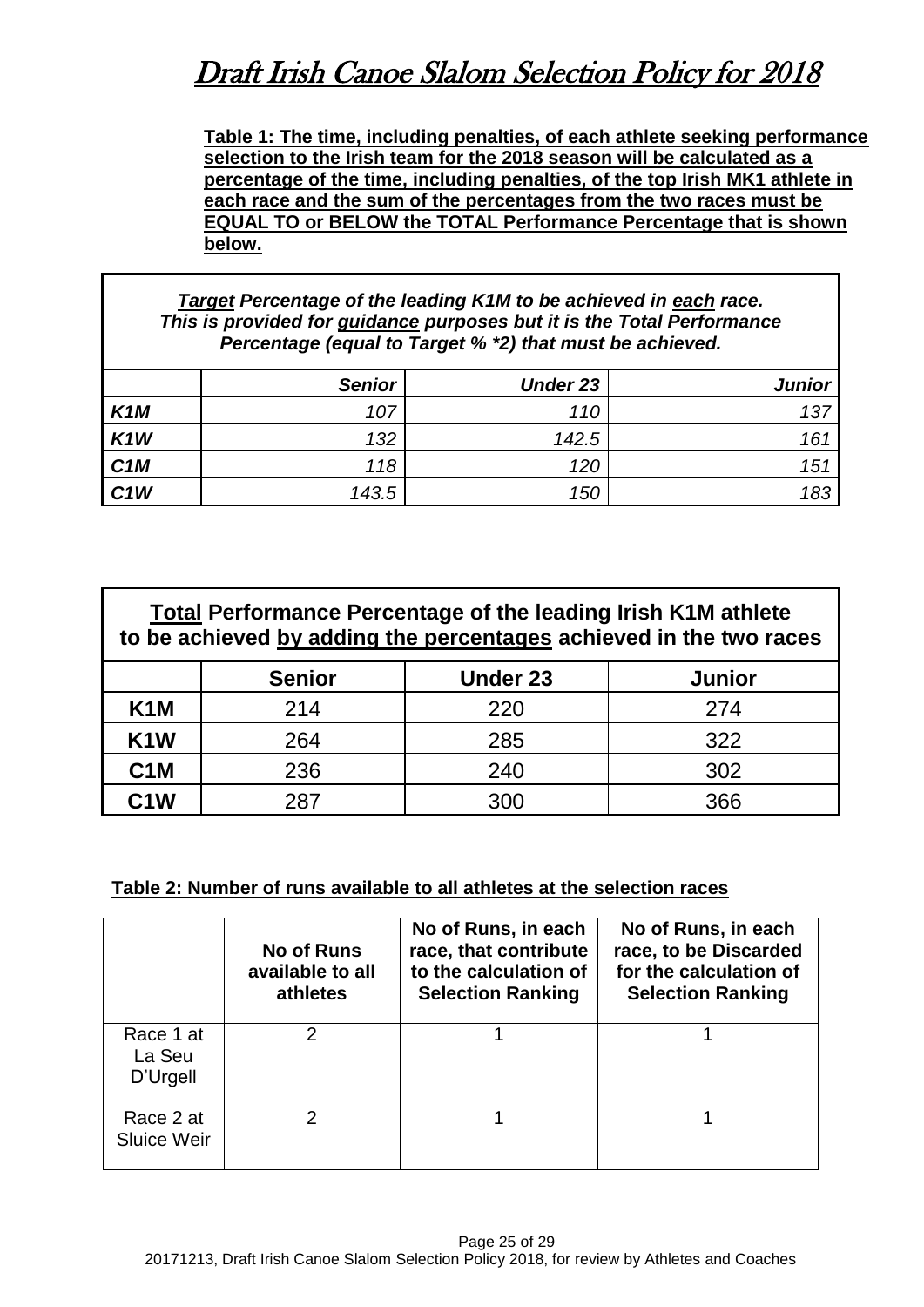#### **Table 3, Schedule of dates**

| <b>Activity</b>                                                                                                                                                                                                                                                                                                                                            | <b>Date</b> | <b>Relationship to Scheduled</b><br><b>Race date</b>                                                                                                                                                                                                                         |
|------------------------------------------------------------------------------------------------------------------------------------------------------------------------------------------------------------------------------------------------------------------------------------------------------------------------------------------------------------|-------------|------------------------------------------------------------------------------------------------------------------------------------------------------------------------------------------------------------------------------------------------------------------------------|
| Last date for selection race entries to be<br>received, by email, to<br>irishcanoeslalomsecretary@gmail.com and<br>by post to the offices of Canoe Slalom<br>Ireland                                                                                                                                                                                       | 03/02/2018  | One month before the first<br>selection race at La Seu<br>D'urgell.                                                                                                                                                                                                          |
| Payment of entry fee                                                                                                                                                                                                                                                                                                                                       | 03/02/2018  | One month before the first<br>selection race at La Seu<br>D'Urgell.                                                                                                                                                                                                          |
| Last date for applications regarding Pre<br>Selection.<br>It is sufficient to apply by email, to<br>irishcanoeslalomsecretary@gmail.com,<br>unless there is supporting documentation<br>that cannot be scanned and which should<br>be posted to Canoeing Ireland.                                                                                          | 03/02/2018  | One month prior to the date of<br>the first selection race on the<br>3rd of March.<br>Applications will only be<br>accepted after this date if the<br>exceptional circumstances, on<br>which the application is based,<br>occur or first become apparent<br>after this date. |
| 1 <sup>st</sup> selection race at La Seu D'Urgell                                                                                                                                                                                                                                                                                                          | 03/03/2018  |                                                                                                                                                                                                                                                                              |
| 2 <sup>nd</sup> selection race at Sluice Weir                                                                                                                                                                                                                                                                                                              | 24/03/2018  |                                                                                                                                                                                                                                                                              |
| Last Date for applications concerning<br>Discretionary selection due to exceptional<br>circumstances such as illness, injury or<br>bereavement.<br>It is sufficient to apply by email, to<br>irishcanoeslalomsecretary@gmail.com,<br>unless there is supporting documentation<br>that cannot be scanned and which should<br>be posted to Canoeing Ireland. | 31/03/2018  | 7 days after the 2 <sup>nd</sup> selection<br>race at Sluice Weir on the 24th<br>of March 2018.                                                                                                                                                                              |
| Last date for receipt of Appeals concerning<br>selection. It is sufficient to apply by email,<br>to irishcanoeslalomsecretary@gmail.com,<br>unless there is supporting documentation<br>that cannot be scanned and which should<br>be posted to Canoeing Ireland.                                                                                          |             | To be received within 7 days of<br>the announcement, by the<br>slalom committee, of the teams<br>that are provisionally selected to<br>represent Ireland.                                                                                                                    |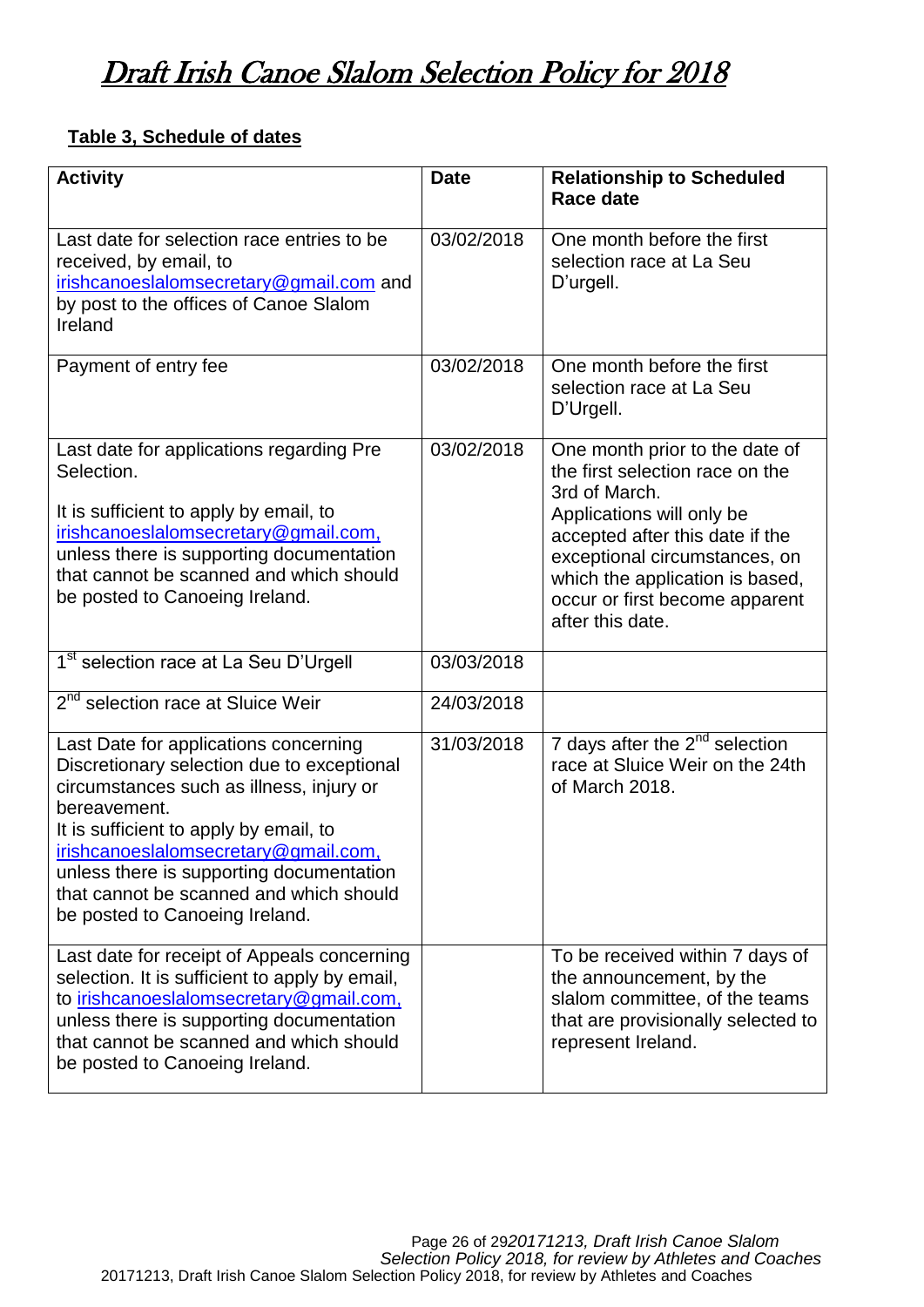<span id="page-26-0"></span>Appendix B, 2018 Events for Selected Athletes

| <b>Start Date</b> | <b>End Date</b> | <b>Event</b>           | <b>Location</b>   |
|-------------------|-----------------|------------------------|-------------------|
| 01/06/2018        | 03/06/2018      | Senior European        | Prague            |
|                   |                 | Championships          |                   |
| 22/06/2018        | 24/06/2018      | World Cup 1            | Liptovsky Mikulas |
| 29/06/2018        | 01/07/2018      | World Cup 2            | Krakow            |
| 06/07/2018        | 08/07/2018      | World Cup 3            | Augsburg          |
| 31/08/2018        | 02/09/2018      | World Cup 4            | Tacen*            |
| 07/09/2018        | 09/09/2018      | <b>World Cup Final</b> | La Seu D'Urgell   |
| 26/09/2018        | 30/09/2018      | <b>Senior World</b>    | Rio De Janeiro    |
|                   |                 | Championships          |                   |

#### **Senior Team Events**

**\*NB World Cup 4 at Tacen will be designated as a released race and reserved for athletes outside of the top three ranked athletes in each senior class, as outlined in section 10.2 of this policy.**

#### **Junior and U23 Events**

| <b>Start Date</b> | <b>End Date</b> | <b>Event</b>              | <b>Location</b>   |
|-------------------|-----------------|---------------------------|-------------------|
| 17/07/2018        | 22/07/2018      | Junior and Under 23 World | <b>Ivrea</b>      |
|                   |                 | Championships             |                   |
| 15/08/2018        | 19/08/2018      | Junior and Under 23       | <b>Bratislava</b> |
|                   |                 | European Championships    |                   |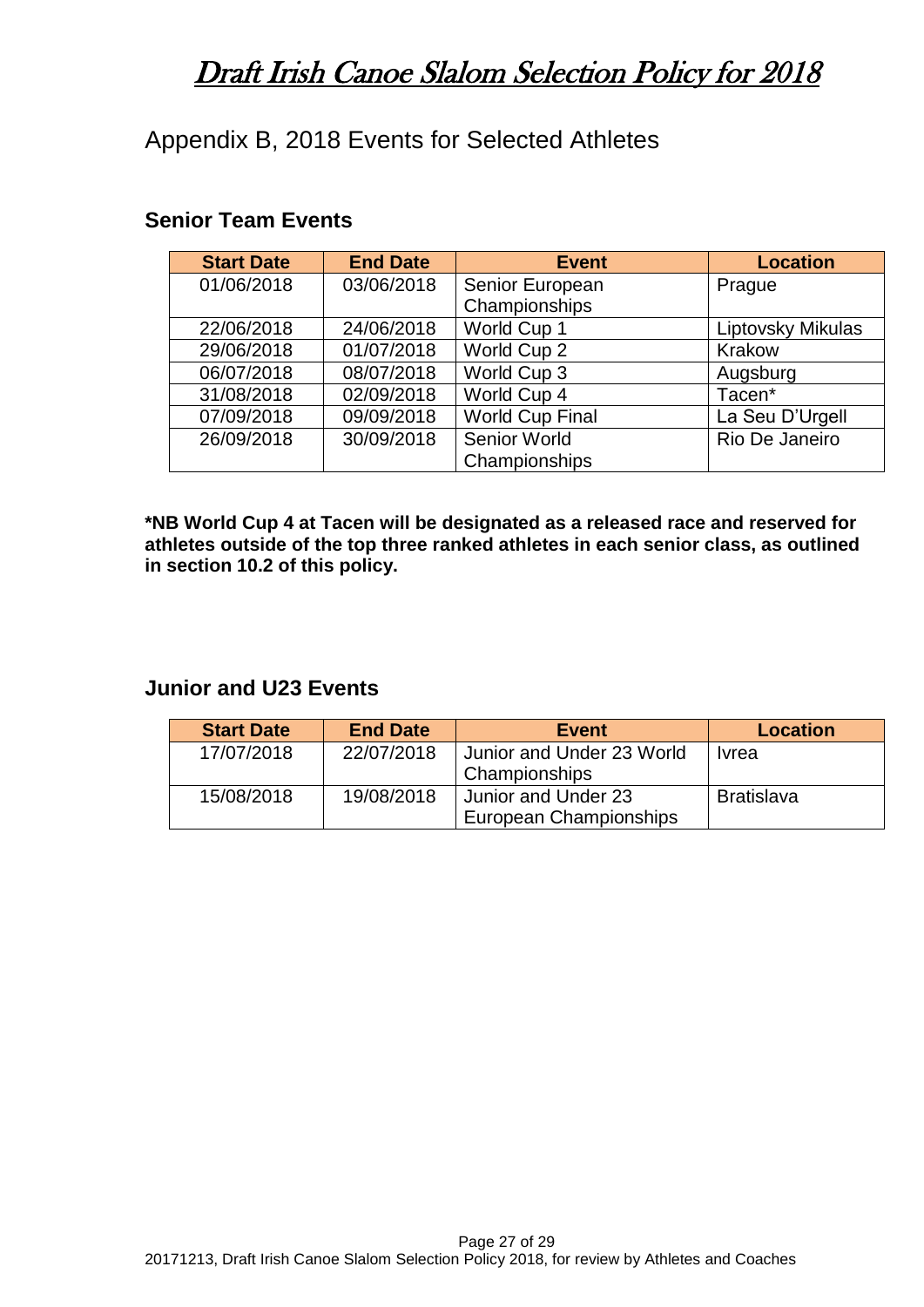### <span id="page-27-0"></span>Appendix C, Extract from ICF Rules concerning Age Limits

[http://www.canoeicf.com/icf/Aboutoursport/Canoe-Slalom/Rules-and](http://www.canoeicf.com/icf/Aboutoursport/Canoe-Slalom/Rules-and-education/main/0/text_files/file/ICF%20Canoe%20Slalom%20Competition%20Rules%202013.pdf)[education/main/0/text\\_files/file/ICF%20Canoe%20Slalom%20Competition%20Rules%2](http://www.canoeicf.com/icf/Aboutoursport/Canoe-Slalom/Rules-and-education/main/0/text_files/file/ICF%20Canoe%20Slalom%20Competition%20Rules%202013.pdf) [02013.pdf](http://www.canoeicf.com/icf/Aboutoursport/Canoe-Slalom/Rules-and-education/main/0/text_files/file/ICF%20Canoe%20Slalom%20Competition%20Rules%202013.pdf)

**3.4** The first year a competitor can compete in an ICF or International competition is the year in that their 15th birthday falls in. The last year they can compete in a Junior category is the year that their 18th birthday falls in. The last year he/she can compete in Under 23 category is the year that their 23rd birthday falls in.

**6.2.2** A competitor may not participate in more than two (2) team events.

#### **42.2 Age Limits**

**42.2.1** In the individual events of K1M, K1W, C1M, C1W, an athlete may only enter and compete in the same event in either Junior or U23. For these events Athletes may enter different events in different age groups.

**42.2.2** In the C2M event an Athlete may enter in both age groups with different partners as long as they comply with Rule 3.4. They may not enter both age groups with the same partner.

**42.2.3** Before the competition, the Team Manager must present an official document such as a passport or identification card that includes a photo, for age confirmation purposes of the competitors (Refer to Rule 3.4)

#### **42.3 Team Events**

Where a Federation does not have sufficient Athletes to make an entry in a Team event at an age group then in this case, up to two Athletes may compete in both age groups in the same Team event to complete a team as long as they comply with Rules 3.4 and 6.2.2